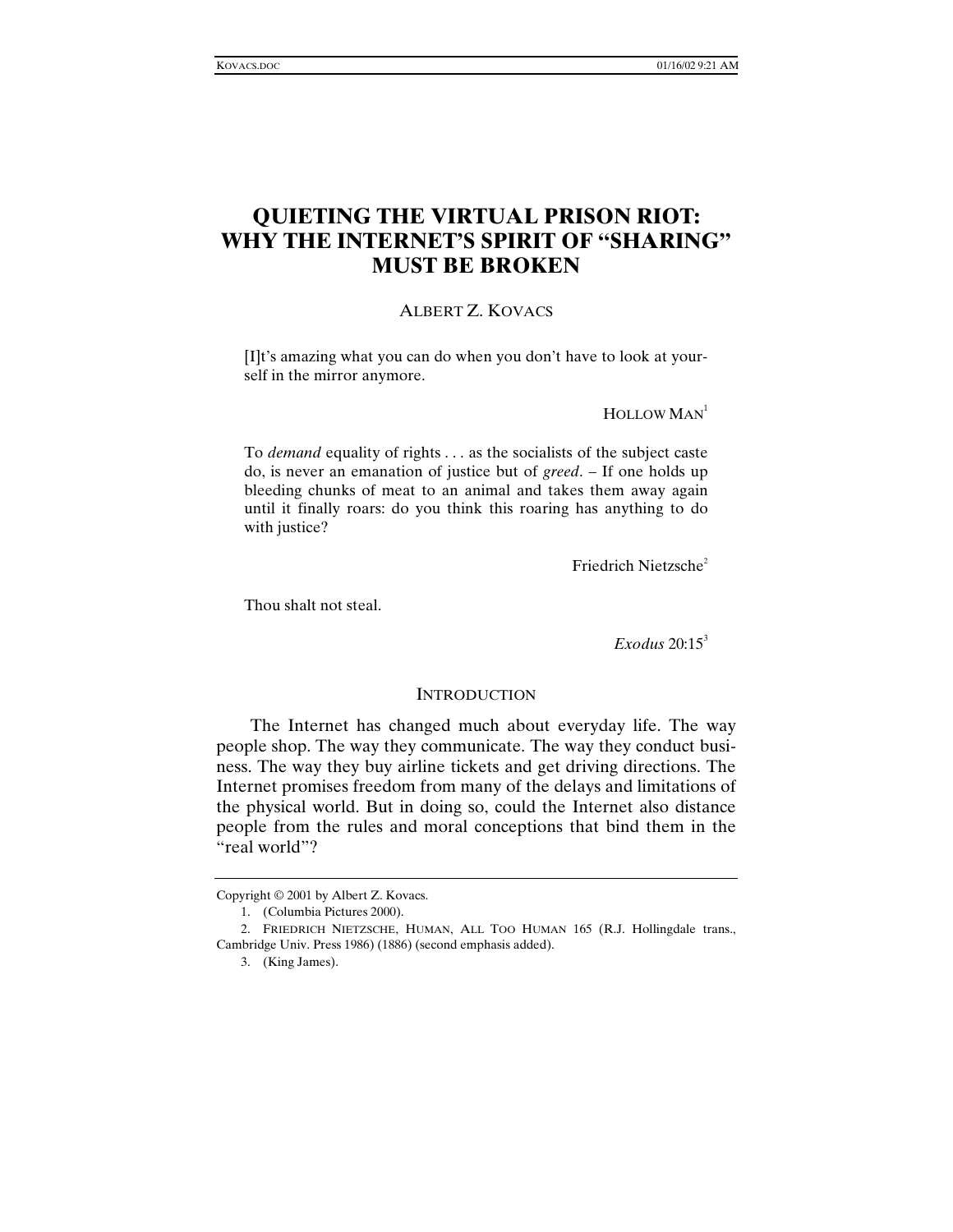Because in cyberspace people can exist independent of their names, identities, faces, and personalities, they often transcend the real world's moral and legal boundaries. Although the Internet allows them to transcend or violate these boundaries more easily, it generally has not changed moral and ethical concepts—notions of what it means to "do wrong." However, these notions are under attack. The ease with which content on the Internet can be (often erroneously) categorized as mere "information" threatens to erode legal conceptions of intellectual property protection and our ethical definition of theft.

Using Michel Foucault's historical analysis of punishment and the development of disciplinary surveillance, I argue that the "spirit of sharing" that has developed on the Internet is effectively a revolt against the "prison" erected by copyright law. To assert their proprietary rights effectively, successfully, and with both legal and moral authority, the recording industry (and other content-based industries) must break that "spirit of sharing" by making a visible display of power in cyberspace. By publicly "torturing" Napster<sup>4</sup> and similar

The complaint against Napster alleged that the service contributorily and vicariously infringed the plaintiff music companies' copyrights in their music recordings, many of which were transferred between and among Napster users. *Id*. On July 26, 2000, the district court granted the plaintiffs' motion for a preliminary injunction that would prevent Napster "'from engaging in, or facilitating others in copying, downloading, uploading, transmitting, or distributing plaintiffs' copyrighted musical compositions and sound recordings, protected by either federal or state law, without express permission of the rights owner.'" *Id*. (quoting A&M Records, Inc. v. Napster, Inc., 114 F. Supp. 2d 896, 927 (N.D. Cal. 2000)). The Court of Appeals for the Ninth Circuit affirmed in part and reversed in part, but generally recognized "that a preliminary injunction against Napster's participation in copyright infringement is not only warranted but required." *Id.* at 1027. After the Ninth Circuit's decision, Napster still was enjoined from allowing its users to transfer copyrighted materials if Napster had knowledge that those materials were legally protected. *Id*. Both the Recording Industry Association of America and Napster websites contain the legal documents associated with the Napster lawsuit. *See riaa/news: Current Issues*, Recording Industry Association of America, *at* http://www.riaa.org/napster\_legal.cfm (last visited Sept. 5, 2001) (on file with the *Duke Law Journal*); *Legal Documents*, Napster, *at* http://www.

<sup>4.</sup> Napster is a web-based service that allows its users to exchange digital music files over the Internet. *See* A&M Records, Inc. v. Napster, Inc., 239 F.3d 1004, 1011 (9th Cir. 2001):

Napster facilitates the transmission of MP3 files between and among its users. Through a process commonly called "peer-to-peer" file sharing, Napster allows its users to: (1) make MP3 music files stored on individual computer hard drives available for copying by other Napster users; (2) search for MP3 music files stored on other users' computers; and (3) transfer exact copies of the contents of other users' MP3 files from one computer to another via the Internet. These functions are made possible by Napster's MusicShare software, available free of charge from Napster's Internet site, and Napster's network servers and server-side software. Napster provides technical support for the indexing and searching of MP3 files, as well as for its other functions, including a "chat room," where users can meet to discuss music, and a directory where participating artists can provide information about their music.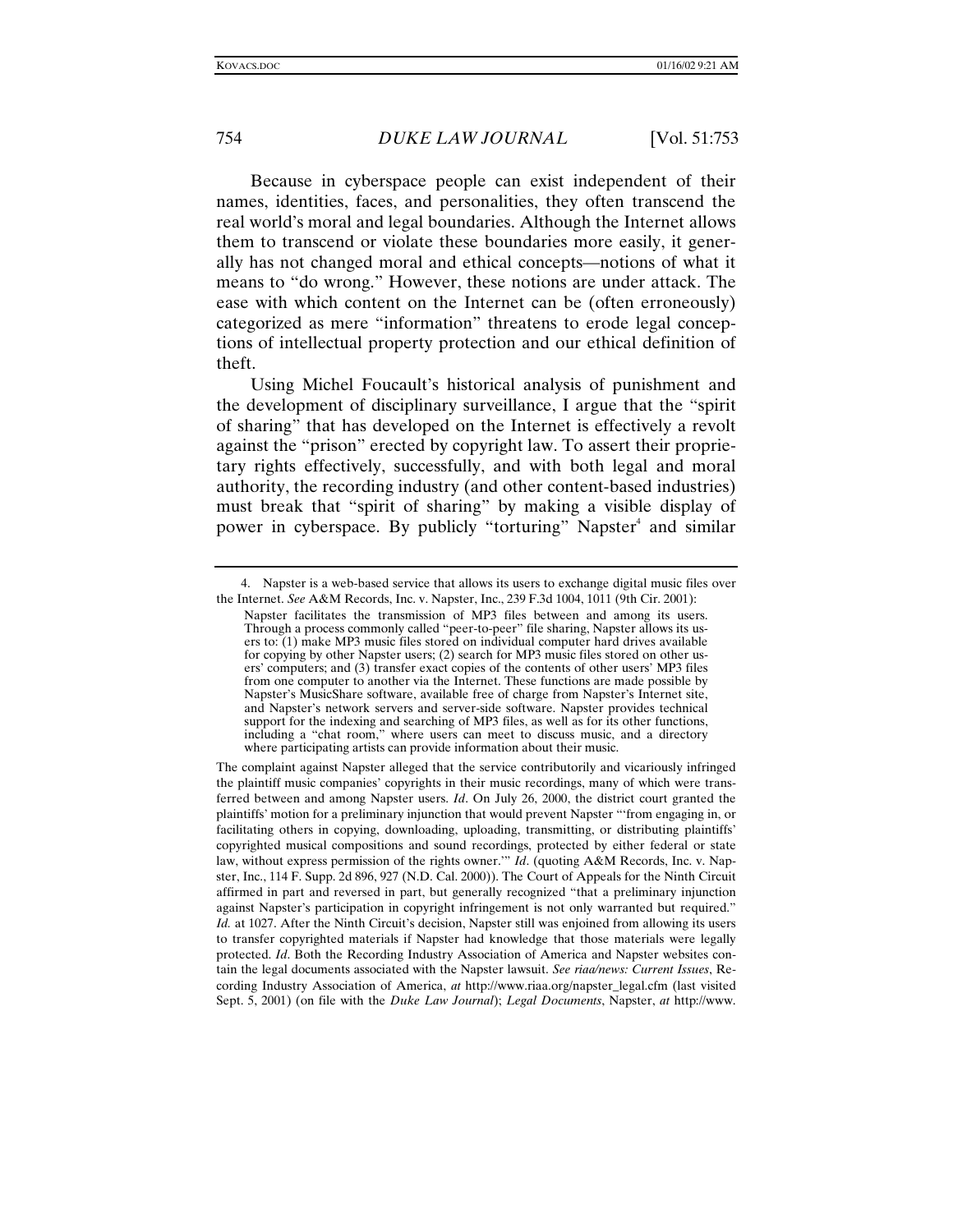file-exchange services,<sup>5</sup> the content industries<sup>6</sup> are taking a first step toward quelling the virtual rebellion against copyright.<sup>7</sup>

#### I. THE PROBLEMATIC MORALITY OF THE INTERNET

Through its decentralized architecture, which promises free communication, the Internet has modified concepts of property and information, seducing an entire generation into associating copyright infringement and theft of intellectual property with "discourse" and "sharing."

# *A. The Original Structure of the Internet*

The Internet was designed as a communications system that could survive a nuclear war; communication on the network depends not on any single path of information flow or central server, but on a "distributed" architecture that can circumvent system failures or blockages.<sup>8</sup> An oft-quoted comment by Electronic Frontier Foundation<sup>9</sup> cofounder John Gilmore sums up the original, and to some ex-

7. The reader should be aware that this Note takes as a starting presumption that our existing system of copyright laws is valid and justifiable. This is not to be construed as an endorsement of all forms of intellectual property protection, but merely as a foundational assumption for my argument. I leave the criticism and deconstruction of copyright to cyber-libertarians and open-source advocates.

8. James Boyle, *Foucault in Cyberspace: Surveillance, Sovereignty, and Hardwired Censors*, 66 U. CIN. L. REV. 177, 179 (1997).

napster.com/pressroom/legal.html (last visited Sept. 5, 2001) (on file with the *Duke Law Journal*); *see also infra* note 94 and accompanying text (describing more recent developments in the lawsuit and Napster's reaction to the revised preliminary injunction).

<sup>5.</sup> For example, services like Kazaa, Grokster, and MusicCity allow users to scour other Internet users' hard drives for copyrighted songs, music, movies, photographs, and software free of charge. Jefferson Graham, *Napster Proteges Under Fire from Entertainment Industry*, USA TODAY, Oct. 4, 2001, at 3D.

<sup>6.</sup> While the Napster lawsuit is known primarily for its implications for the music recording industry, the concept of "file sharing" poses a threat beyond the music industry. By the term "content industries," I intend to refer not only to the music industry, but also to other media companies, such as motion picture and television production companies, as well as to those that produce and distribute computer software.

<sup>9.</sup> *See id.* at 178. The Electronic Frontier Foundation describes itself as "a donorsupported membership organization working to protect our fundamental rights regardless of technology; to educate the press, policymakers and the general public about civil liberties issues related to technology; and to act as a defender of those liberties." Electronic Frontier Foundation, *About EFF: General Information About the Electronic Frontier Foundation*, *at* http://www. eff.org/abouteff.html (last visited Oct. 31, 2001) (on file with the *Duke Law Journal*).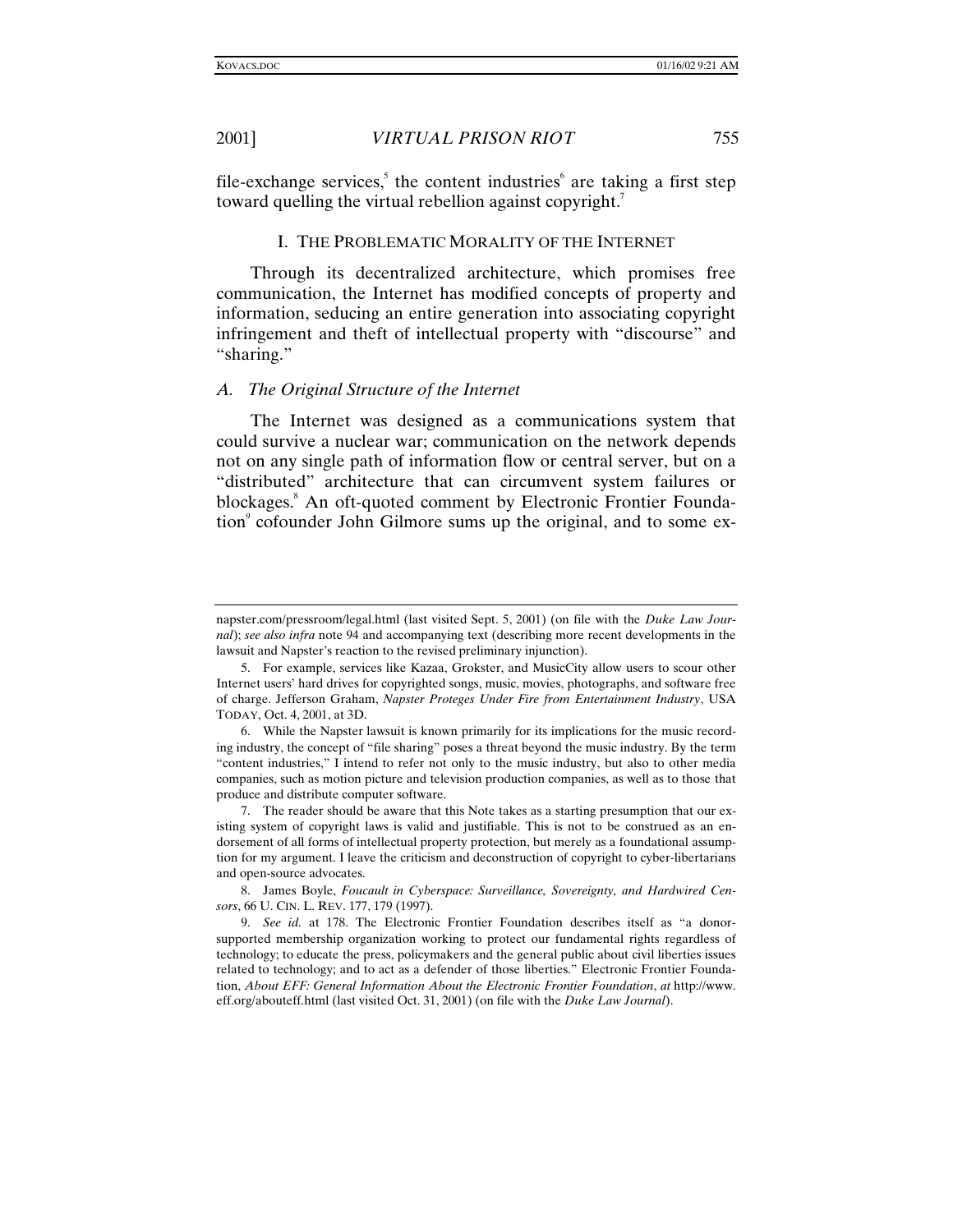tent current, popular conception of the Internet: "The Net interprets censorship as damage and routes around it."<sup>10</sup>

The Internet's capacity to circumvent obstacles to data flow has created a new means of communication that seems to eliminate the possibility of censorship or centralized authoritarian monitoring, control, or supervision. This unsupervised realm promises to be a paradise island for those who yearn for a truly free and seemingly infinite exchange of ideas, restricted neither by physical location nor by social or political convention or stigmatization. "In the utopian vision, a worldwide digital network transcends national borders and promotes open dialogue, cooperation, and self-regulation. It is a vision of free and robust scientific, artistic, educational, and political interaction. It is a model of 'any-to-any,' a two-way street where all recipients are also producers of information."<sup>11</sup>

This "utopian vision" of discourse on the Internet seems to realize what long has been a political ideal: $^{12}$  the free exchange of ideas from one person to another, without interference from the state. In the "real world" (at least in the "real" United States), the Constitution limits with words the power of the government to control the intellectual interaction of the citizenry.13 In the virtual world, freedom from state supervision and intervention $14$  promises that ideal intellectual exchange can be completely realized. The Internet can transform "politics by making true dialogue and free debate available to everyone,"15 allowing its users the freedom to disseminate their thoughts

<sup>10.</sup> Boyle, *supra* note 8, at 178. Although the exact phrasing of Gilmore's comment is uncertain, his meaning is not. *See id.* at 178 n.3 (noting the uncertainty regarding the exact quotation and that even Gilmore himself cannot remember exactly where he originally made the statement).

<sup>11.</sup> Margaret Jane Radin, *Property Evolving in Cyberspace*, 15 J.L. & COM. 509, 513 (1996).

<sup>12</sup>*. See* JOHN STUART MILL, ON LIBERTY 19–67 (Currin V. Shields ed., Macmillan Publ'g Co. 1956) (1859) (presenting four arguments to establish "the necessity to the mental well-being of mankind [on which all their other well-being depends] of freedom of opinion, and freedom of the expression of opinion").

<sup>13</sup>*. See* U.S. CONST. amend. I ("Congress shall make no law . . . abridging the freedom of speech, or of the press . . . .").

<sup>14</sup>*. See, e.g.*, Expert Report of Professor Lawrence Lessig Pursuant to Federal Rule of Civil Procedure  $26(a)(2)(B)$ , at  $\P$  27, A&M Records, Inc. v. Napster, Inc., 114 F. Supp. 2d. 896 (N.D. Cal. 2000) (No. 99-5183) [hereinafter Lessig] ("States that previously controlled the access by their citizens to certain political or cultural speech found it hard to effect that control after the deployment of the Internet. . . . The consequence was an expansion of free speech internationally."), *available at* http://dl.napster.com/lessig.pdf (June 2000) (on file with the *Duke Law Journal*).

<sup>15.</sup> Radin, *supra* note 11, at 513.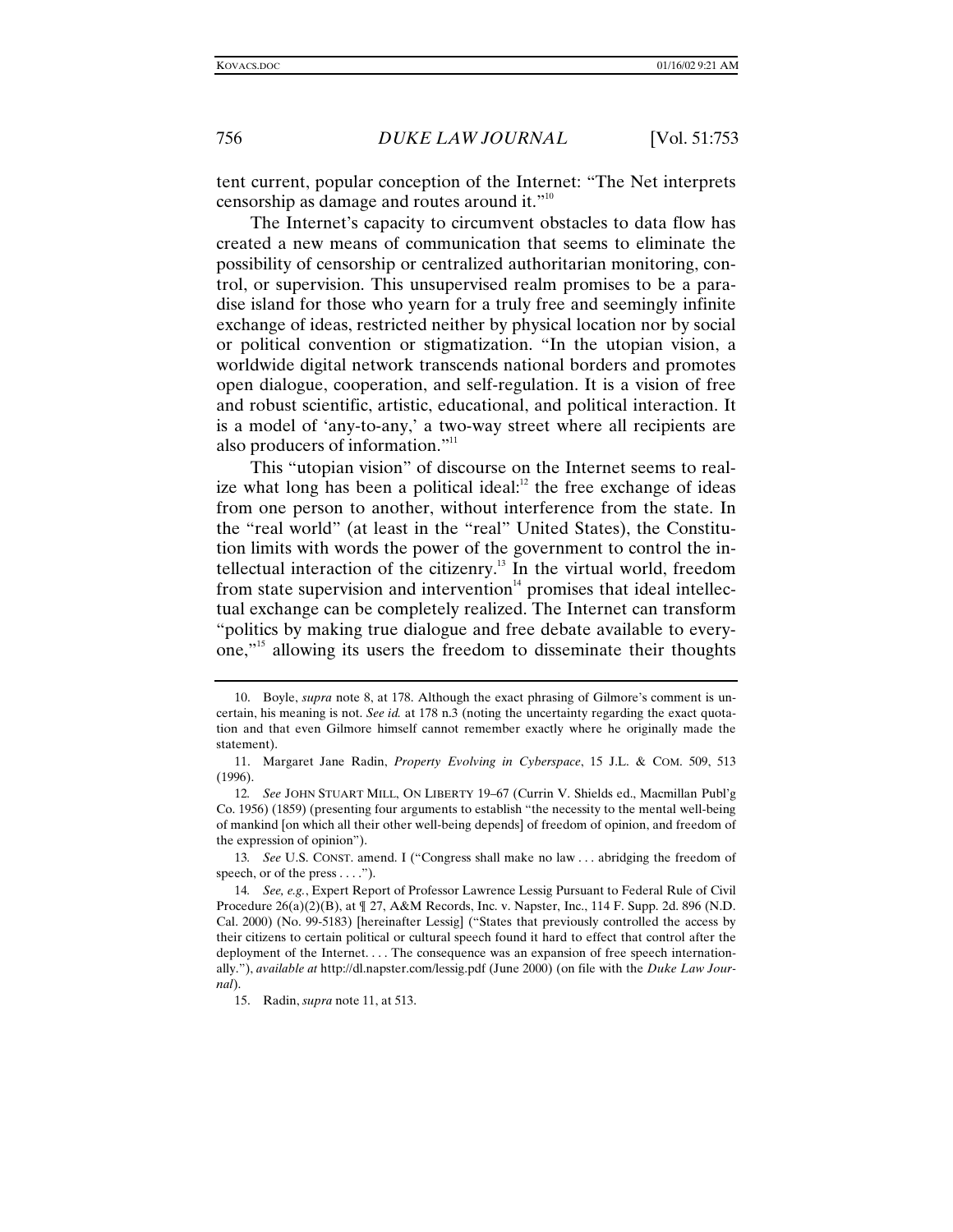and to access the thoughts of others, with peer criticism and commentary the only possible forms of censorship. The anonymity and metaphysicality<sup>16</sup> of the Internet promises to free its users from the burdens of both their location in the physical world and the socioeconomic strata that define it. By shedding names, bodies, and faces—and thus to a large degree their real-world identities—people can interact (and be judged) in a realm of ideas *as ideas themselves*.

# *B. Digital Anonymity and Moral Independence*

The anonymity and freedom from physical restriction that the Internet provides generally has not changed our value systems or ethical mores. However, in the area of copyright and intellectual property, they encourage a systematic mutation of our concepts of property and "sharing."

The structure and design of the Internet promise the development of a freer and more expansive exchange of knowledge and an explosive increase in political and cross-cultural discourse. In that sense, the anonymity and metaphysicality of the system allow people to escape the restrictions of the real world that would inhibit communication. But the very features of the Internet that hold its greatest promise also permit users of the system to shed some of the beneficially restrictive norms, laws, and moral structures that govern behavior in the real world.

When one enters cyberspace, one can abandon almost all things "real" about one's self; name, face, gender, age, nationality, and religion all can be erased, hidden, or changed. The inhibitions and restrictions that accompany one's place and identity in the real world can vanish in the virtual one. In a realm of imagination and ideas, the very notion of reality falls away. What would be impossible or impracticable in the real world—for example, a face-to-face, real-time conversation among students located at different corners of the globe—becomes possible and even commonplace on the Internet. Similarly, activities and behavior that are rendered impossible or impracticable by law, moral edict, or social pressure become possible once the contextual reality that gives those commands their authorita-

<sup>16.</sup> The term "metaphysicality," as used in this Note, refers to a state of being beyond the physical plane. In the context of the current discussion of the Internet, it refers to that cyberspatial quality that allows people to exist in a realm beyond the physical or "real" world, a realm where people exist merely as minds, characters, and ideas, absent the restrictions and limitations of being located in physical space.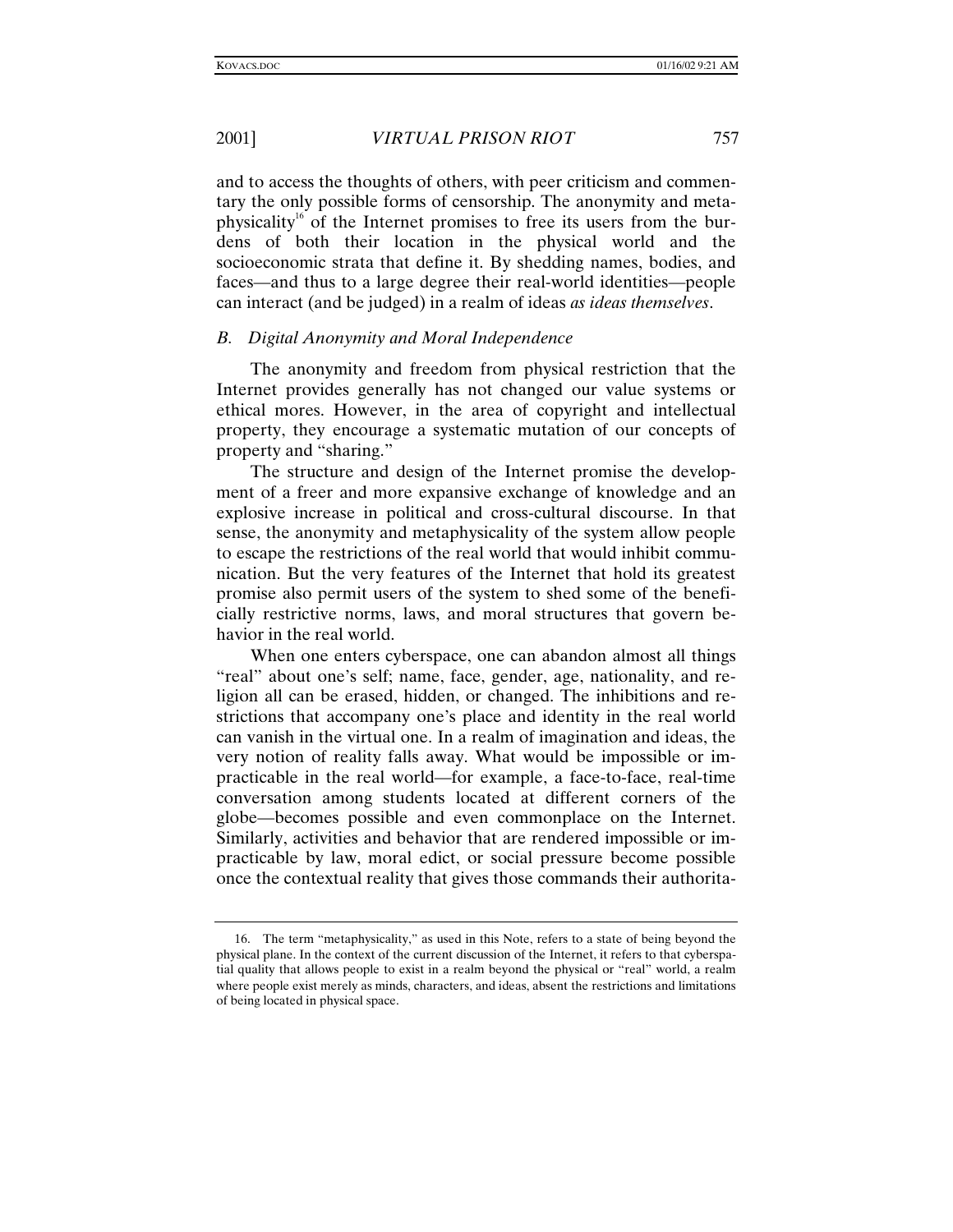tive force fades away. In the real world, one's conduct is governed largely by one's location in space, which creates physical limitations on behavior and helps to determine applicable law, and cultural context, which defines social behavioral expectations and norms. The virtual world for many seems different from the real world in a moral sense, and that difference has varying degrees of impact.

In a statement regarding the protection of intellectual property on the Internet, United States Attorney General Janet Reno recounted the following anecdote:

A man once told me, a man well-versed [in computer crimes]: "You know, my 13-year-old daughter knows that she can't open other people's physical mail and read it. She doesn't go into her sister's bedroom when the door is closed. She doesn't rumble through her drawers without permission. But she doesn't know how to act on line. She doesn't know what to do with other people's email."<sup>17</sup>

This is one of the more harmless examples of the moral confusion that results from the physical "depersonalization" of the Internet. It shows that the simple personal courtesies extended to others, and the privacy boundaries almost instinctively respected can be confused, neglected, or simply ignored on the Internet. It is easier—and thus more tempting—to snoop in cyberspace because it is easier to avoid detection.

The moral dilemma that results from the libertarian structure of much of the Internet stems from what can be seen as the dual citizenship of the "netizen." When one inhabits cyberspace, one is still physically present in the real world, but one also exists on another metaphysical plane. The Internet provides a vehicle by which people can escape the restrictions of the real world without having to sacrifice the security and benefits it holds for them. In this sense, one can view the Internet as a fantasy world or escape from reality, where one can harmlessly transcend moral restrictions without paying any "real" penalty. Professor Lawrence Lessig describes an example of such an escapist, a college student named Jake who published stories on a USENET<sup>18</sup> group called alt.sex.stories: "Jake was a character in his

<sup>17.</sup> Janet Reno, Statement at the Symposium of the Americas: Protecting Intellectual Property in the Digital Age (Sept. 12, 2000), *available at* http://www.cybercrime.gov/ ipsymposium.htm (last visited Sept. 5, 2001) (on file with the *Duke Law Journal*).

<sup>18.</sup> USENET is an electronic bulletin-board system accessible via the Internet and other online services, which contains more than 14,000 forums, called "newsgroups," each of which relates to a particular area of interest. *USENET—Webopedia Definition and Links*, Webopedia,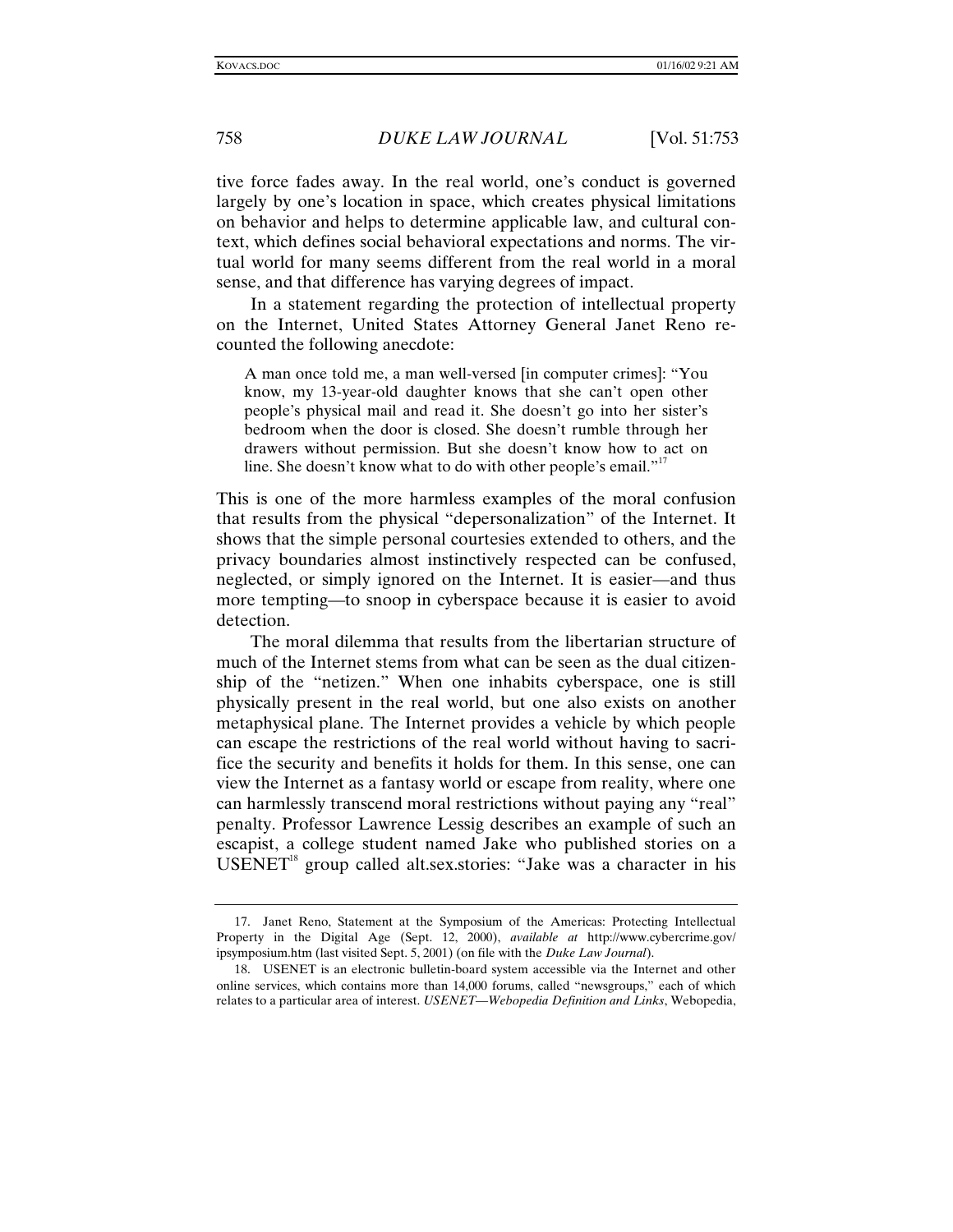own stories, yet who he was in his stories was quite different from who he was in 'real' life. . . . Jake wrote stories about violence—about sex as well, but mainly about violence. They seethed with hatred, especially of women."<sup>19</sup>

In Jake's stories, he could display his own brand of despicable "bravery" and become a hero to those who admired his work. These were expressive possibilities and outlets that Jake never would have had save for the Internet. He may have been able to publish his work in the real world, but his audience would have been much smaller and the rewards less significant.<sup>20</sup> In the real world, Jake was unable, or simply unwilling, to express the depravity that lurked within his imagination. But on the Internet, his depravity found an outlet and more—an eager, (blood)thirsty audience more than willing to receive, applaud, and demand more of the same. In the real world, Jake was someone bound by morals, norms, and social convention. "On the Net he was someone else."<sup>21</sup>

The previous examples represent two possible manifestations of the Internet's unrestricted nature: first, a simple transgression of common courtesy, and second, a slicing expression of socially unwelcome fantasy. While each of these may be morally troubling to some, they pose little threat of harm to the real world.<sup>22</sup> What is most trou-

*at* http://webopedia.internet.com/TERM/U/USENET.html (last visited June 7, 2001) (on file with the *Duke Law Journal*).

<sup>19.</sup> LAWRENCE LESSIG, CODE AND OTHER LAWS OF CYBERSPACE 14–15 (1999). Criminal charges brought against Jake were later dismissed on First Amendment grounds. *See* United States v. Baker, 890 F. Supp. 1375, 1390 (E.D. Mich. 1995).

<sup>20.</sup> "Jake had discovered a way to mainline his depravity into the veins of a public for whom this stuff was otherwise quite difficult to find. (Even *Hustler* wouldn't publish the likes of this.)" LESSIG, *supra* note 19, at 16.

<sup>21</sup>*. Id*. at 17.

<sup>22.</sup> Some may balk at my classification of the first example—reading another person's e-mail—as "relatively harmless." However, that activity is, in my opinion, the sort of impolite conduct that can be corrected without resort to complicated moral logic. It does not take a difficult mental leap to analogize e-mail to its physical predecessor, and thus the young person who capriciously violates another's postal privacy can be reminded relatively easily that she is engaging in the digital equivalent of envelope-steaming. I also classify Jake's stories as "relatively harmless" because they generally represent fantasy. They may be horrible, wicked, and vicious, but they are fantasies—creations of the imagination. In that sense, they may actually prevent the real-world manifestation of the horrors they contain. *But see* Amy Lynne Bomse, Note, *The Dependence of Cyberspace*, 50 DUKE L.J. 1717, 1748–49 (2001) (concluding that "[t]he Internet does not exist apart from the world in which it was created and in which its users . . . reside" and suggesting that "[w]hile one can sympathize with and even share in a fantasy of escape, via cyberspace travel, from the tediously fractious and difficult human condition, this fantasy is not a useful premise on which to base public policy"). One might analogize this type of expression to the works of the Marquis de Sade, which can be viewed as having been created at least in part as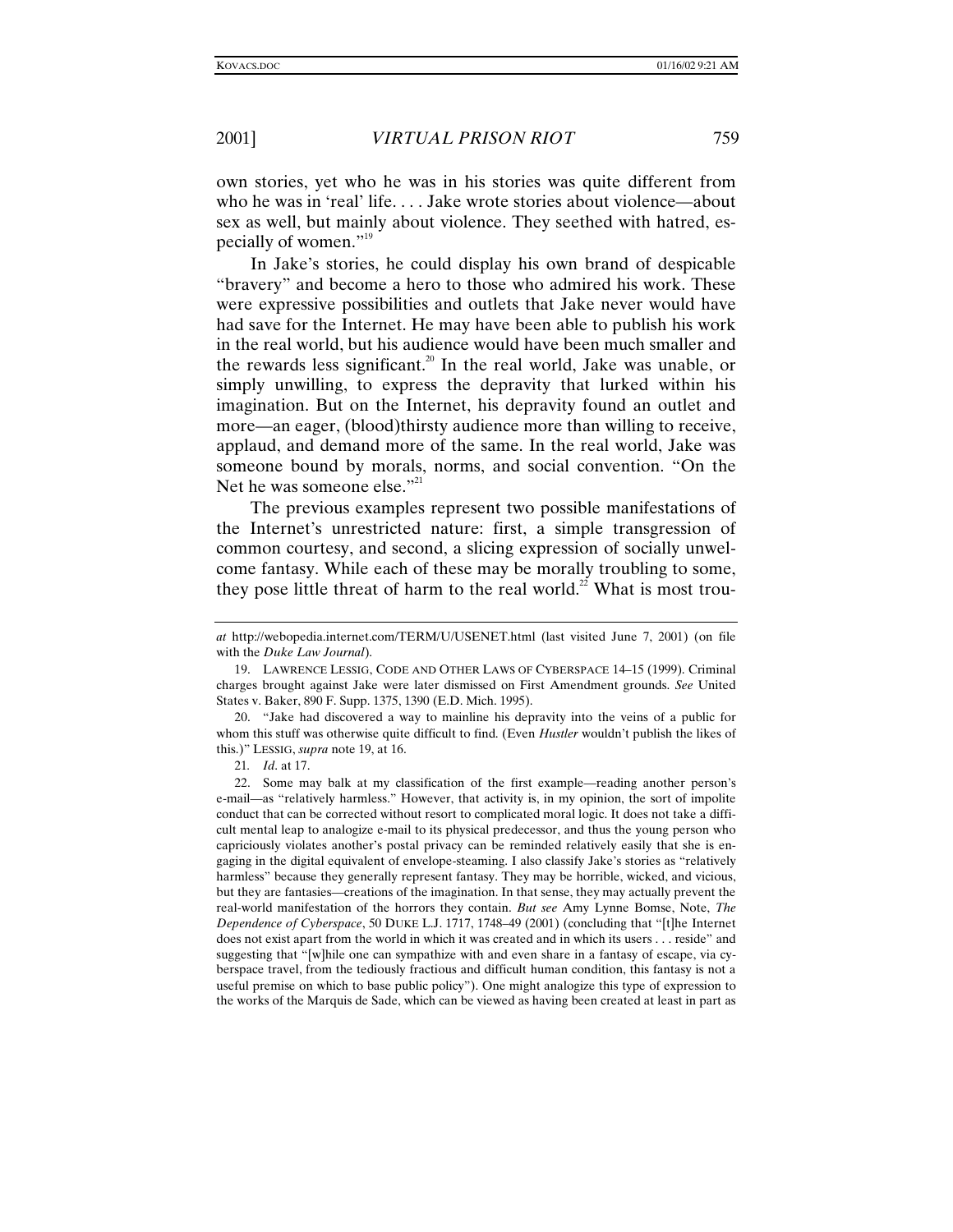bling is when the freedom and libertarianism of the Internet threatens the moral and legal constructs of the real world, permitting people to cultivate their repressed desires and instincts by facilitating acts in cyberspace that would be illegal and far less practicable in the real world.

Perhaps the clearest and most disturbing example of this phenomenon is that of a pedophile soliciting minors online. In many instances, adults have solicited children (or law enforcement officers posing as children) for explicit sexual conversations online, and have attempted to make real-world contact with them, either by arranging meetings for actual sexual intercourse or by exchanging photographs or other media involving sexual activities.<sup>23</sup> "Surreptitious and anonymous predators can disguise their identities and prey on young people or others who [sic] they simply trust when they meet them online."<sup>24</sup> As Professor Lessig points out, the anonymity of the Internet, coupled with its severance from the physical world, allows this type of criminal to be more effective than he could be in the real world: "Without this technology, it would be relatively hard for the same adults to engage in such conversations with kids (thirty-five year old men roaming playgrounds are usually easily noticed); with the technology, this criminal activity is increased." 25 The anonymity and metaphysicality of the Internet again produce an escape from some of the limitations of real-world morality and its normative structures. But even this example of the Internet's facilitation of moral failure does not represent a *change* in society's moral and ethical systems.

rebellious drama meant to shock the conscience of the general public, allowing the reader to escape, momentarily and relatively harmlessly, the often mundane existence of the real world. For an example of DeSade's work, see generally MARQUIS DE SADE, THE 120 DAYS OF SODOM AND OTHER WRITINGS (Richard Seaver ed., 1987) (1785). Surely a coward such as Jake, who would not even dare in the real world to express publicly the violent hatred festering in his mind, would not (with rare exception) dare an actual enactment of such sexual violence. For a more generalized explication of sexuality, excess, literature and their roles in the religious transcendence of everyday existence, see generally GEORGES BATAILLE, EROTISM: DEATH AND SENSUALITY (Mary Dalwood trans., City Lights Books 1986) (1957).

<sup>23.</sup> For two examples, see United States v. Bailey, 228 F.3d 637, 639–40 (6th Cir. 2000), *cert. denied*, 121 S. Ct. 1737 (2001) (describing an online predator who had used the alias "Stealth725" to contact minor girls for sexually explicit conversation, and who had attempted to arrange meetings with the girls he had met online); United States v. Crow, 164 F.3d 229, 231–32 (5th Cir. 1999), *cert. denied*, 526 U.S. 1160 (1999) (describing a man who, using the online alias "VideoDom," repeatedly contacted an undercover agent [posing as a thirteen-year-old girl], offering her money to send him videos of herself engaged in explicit sex acts).

<sup>24.</sup> Reno, *supra* note 17.

<sup>25.</sup> Lessig, *supra* note 14, ¶ 27.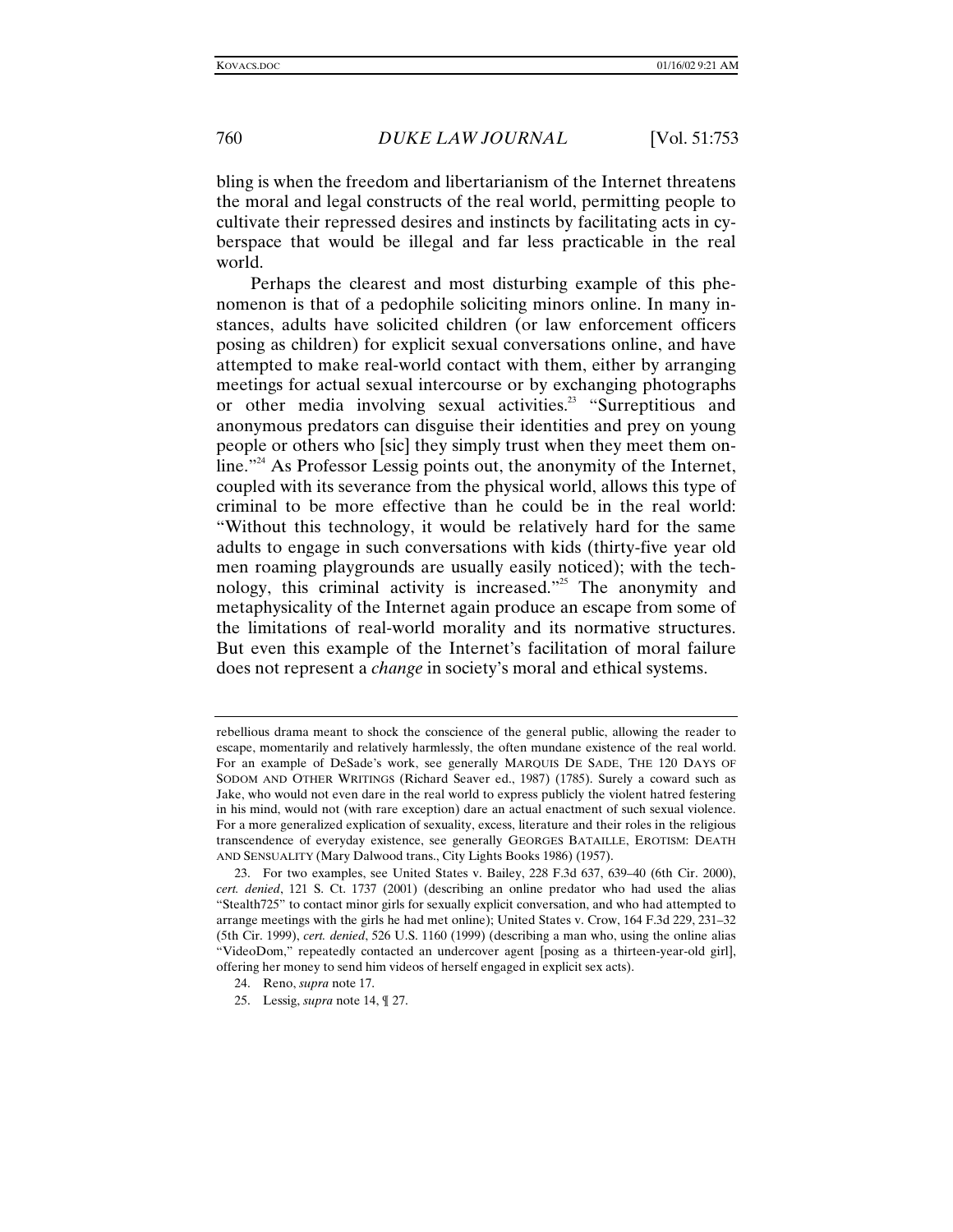Although the Internet might facilitate the occasional invasion of personal privacy (the child's reading someone else's e-mail), encourage the production of deviant fantasies in the mind of a repressed libertine (Jake's telling violent sex stories), or perhaps make it easier for certain particularly vile criminals to approach their victims (the sex offender's stalking children), can the Internet be blamed for any actual *degradation* of real-world moral norms? The architecture of the Internet might facilitate these transgressions, but can that architecture really carry the blame for the moral attitudes of its users? In the above examples, the answer is no.

The young girl reading her sister's e-mail is probably doing nothing more than she would do had she a similar opportunity in the real world—namely invading the privacy of another when the chance of detection is slight. The Internet just makes it easier for her to avoid the consequences of her moral choice. The sexually and socially underdeveloped author who shares his demented fantasies with likeminded individuals is doing no more than digitizing the ideas that would occupy his mind regardless; the Internet merely provides the vent through which that repressed energy can dissipate. And many child molesters will seek out victims with or without a computer. The Internet might make it slightly easier for the perpetrator to escape detection, but the decision to violate society's sexual taboos is made long before he enters any Internet chat room.

It would then seem that the Internet, while facilitating moral transgressions, has done nothing to affect the moral values and ethical systems people transgress. To put it simply, although the Internet may in some instances make it easier to "be bad," it has not changed what it *means* to "be bad." If the architecture of the Internet is not responsible for the moral values that lead to virtual transgressions, then it is unlikely that changing that architecture will have any *real* reformatory effect. But there is one area in which the architecture and structure of the Internet appear to be degrading the legal, moral, and normative constructs of the real world—namely the theft of intellectual property.

The supposedly uncontrolled (and at least formerly uncontrollable) nature of the Internet produces a free flow of information, an exchange of ideas with perhaps only infinitesimal recognition of the restrictions and limitations of the real world. This unrestricted flow of information results in a mutation and misunderstanding of property rights and has seduced a generation into equating stealing with "sharing." The architecture of the Internet appears to be largely, if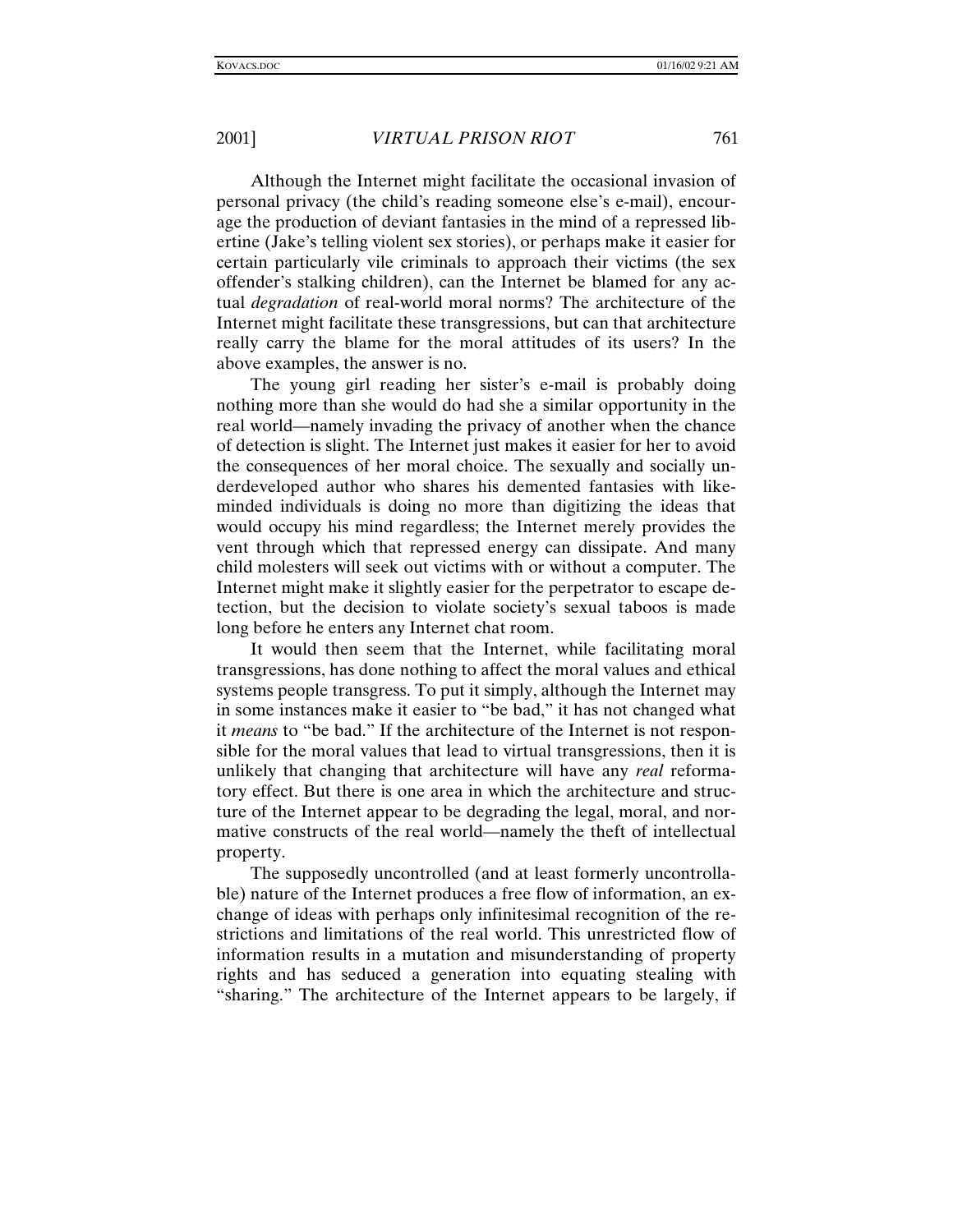not entirely, responsible for the moral values that have spawned the virtual spirit of sharing. Thus, a change in that architecture not only might control actual transgressions, but also might reform the confused ethical constructs that are responsible for them.

# *C. Intangibility, the Myth of Free Information, and the Free-For-All Ethic of Cyberspace*

The Internet's architecture allows users to exist in a digital plane where information and other data travel with few restrictions. This architecture tempts users to identify all content as "information" once it is separated from a physical storage or transfer medium. It is this alluring misconception that distorts legal concepts of property and ethical prohibitions against theft.

Intellectual property law cannot be patched, retrofitted, or expanded to contain the gasses of digitized expression any more than real estate law might be revised to cover the allocation of broadcasting spectrum. . . . Digital technology is detaching information from the physical plane, where property law of all sorts has always found definition.<sup>2</sup>

In his article *Selling Wine Without Bottles*, John Perry Barlow describes his vision for the future of copyrighted materials in the Information Age. He adopts the widely known maxim of writer Stuart Brand that "[i]nformation wants to be free."<sup>27</sup> Barlow thus directly rejects the notion of information as a *thing*, especially on the Internet, where information is freed from its containers—the pages, books, tapes, film, and compact discs in which it formerly resided. When information ceases to be attached to any tangible medium, it becomes free to flow naturally as an "activity," a "life form," and a "relationship."<sup>28</sup> Barlow suggests that current business models in the music industry fail to recognize the true nature of information on the Internet, and that copyright as it is currently known will not be able to adapt to

<sup>26.</sup> John Perry Barlow, *Selling Wine Without Bottles: The Economy of Mind on the Global Net*, *at* http://www.eff.org/pub/Publications/John\_Perry\_Barlow/HTML/idea\_economy\_article. html (last visited Sept. 5, 2001) (on file with the *Duke Law Journal*).

<sup>27</sup>*. Id.*

<sup>28</sup>*. Id.*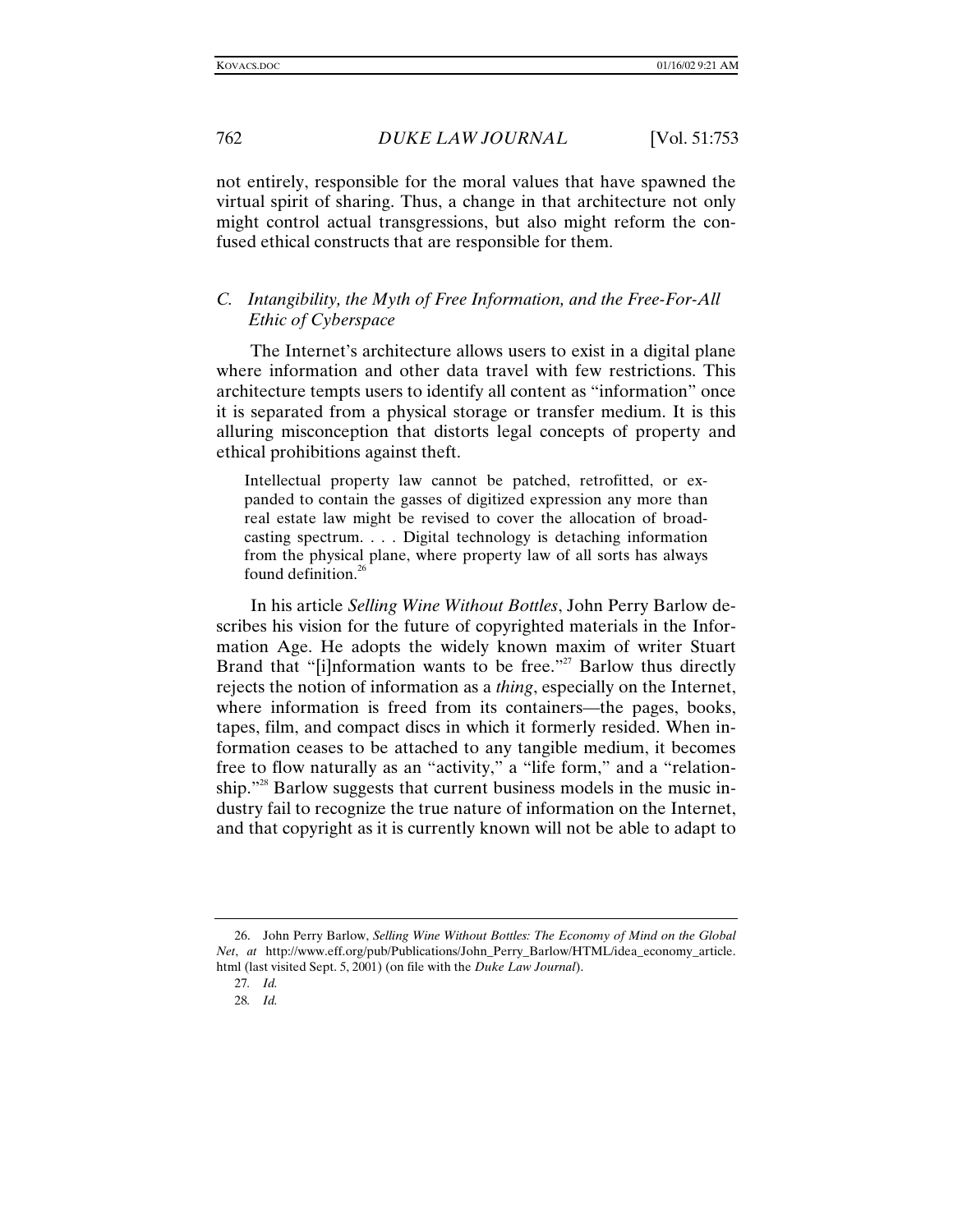the new "*dematerialized* information economy," 29 in which there is no "final cut," and works remain "liquid" without being "fixed by a point of publication." 30

Professor Margaret Jane Radin also comments on the increasingly fluid nature of formerly "fixed" works. In her view, copyright protection "perpetuates the notion that property attaches to objects. . . . 'Objects' in cyberspace, however—collections of bits that are apprehended as works—are ceasing to be fixed and tangible. They are becoming moving, dynamic, and malleable. . . . Works and the medium that embodies them are ceasing to be objects, and becoming processes."<sup>31</sup> These commentaries suggest that information is liberated—made free—by its removal from any kind of tangible or physical medium. Barlow's conception of information naturally engulfs the realm of copyrighted music: "No longer will we mistake music for a noun, as its containers have tempted us to do for a century. We will realize once more that music is a verb, a relationship, a constantly evolving life form."<sup>32</sup>

Barlow's analysis of information and its dissemination on the Internet appears at first glance to be a fair one. If one understands "information" to mean ideas, concepts, and facts, and "free" to mean open and available to a wide audience, then it would seem obvious that "[i]nformation wants to be free." 33 Once an idea is made accessible on the web, it is generally available to all who can find it, and it will more than likely be shared, lauded, criticized, manipulated, edited, revised, and ultimately adopted, incorporated, or rejected.

The expansive view of free information that Barlow suggests contains two fundamental errors. First, it seems to define "information" so broadly as to include all data that has been or can be digitized and made accessible on the Internet. Second, it understands "free" in a way that suggests that all information should not only be widely accessible, but accessible to everyone at no cost whatsoever.

By labeling all content on the Internet "information," Barlow would seem to allow the inhabitants of cyberspace to lay claim to all

<sup>29.</sup> John Perry Barlow, *Napster.com and the Death of the Music Industry*, *at* http://www. technocrat.net/958163435/index\_html (last visited Sept. 5, 2001) (on file with the *Duke Law Journal*) (emphasis added).

<sup>30</sup>*.* Barlow, *supra* note 26.

<sup>31</sup>*.* Radin, *supra* note 11, at 512*.*

<sup>32.</sup> Barlow, *supra* note 29.

<sup>33.</sup> Barlow, *supra* note 26.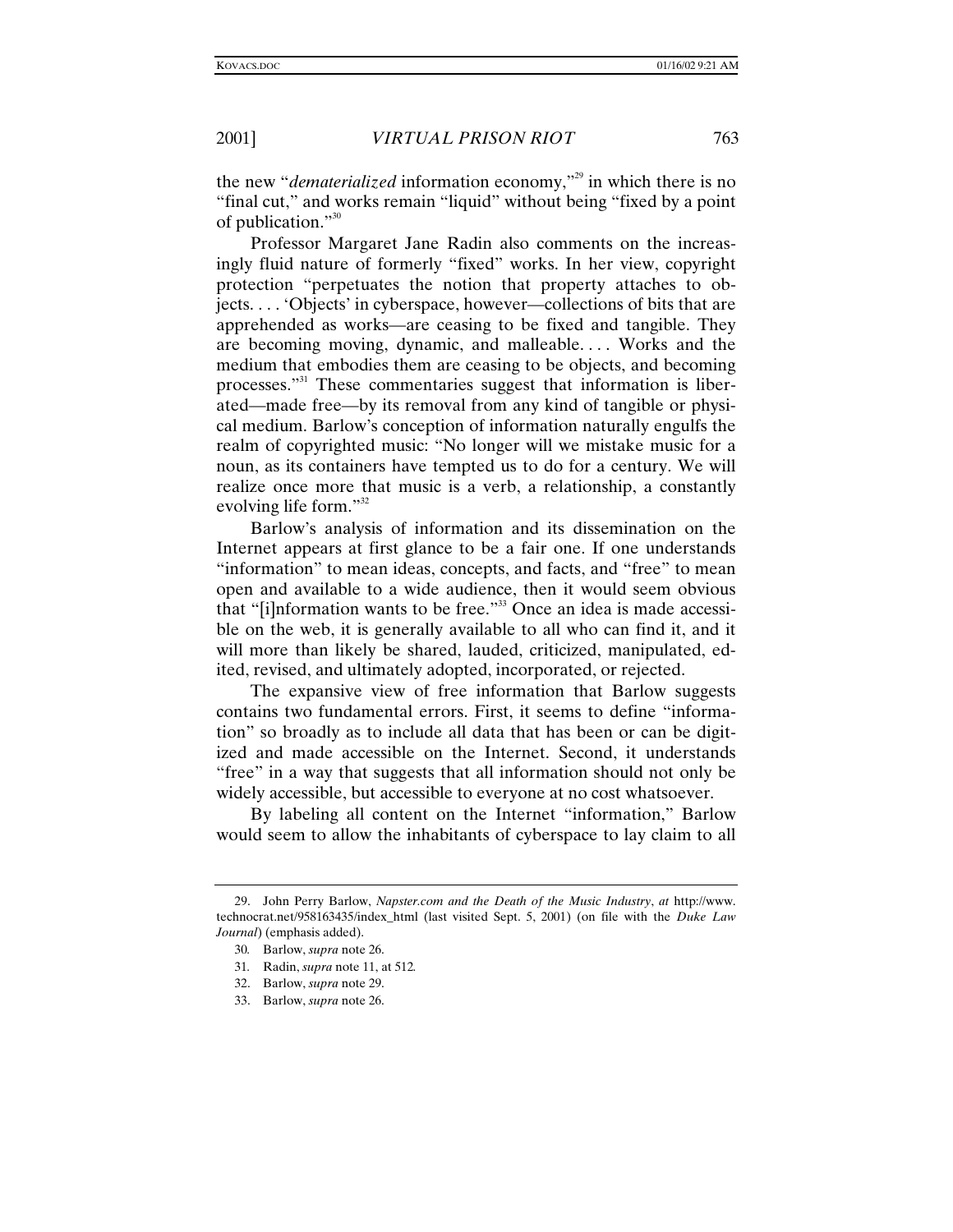materials available online, regardless of whether they enjoyed a traditionally protected status in the real world. This type of logic essentially would require that any data made available on the Internet be relegated to the public domain. In Barlow's vision, copyright used to make at least some sense because musical "information" was stored in tangible media that had to be transferred or copied physically.<sup>34</sup> But now that quality reproductions can be made at almost no cost and can be transferred without the exchange of any physical object, he seems to argue, copyright protection and intellectual property rights should fall away as an outdated and unwelcome reminder of a pre-digital, primitive understanding of property.<sup>35</sup> Ideas, facts, concepts, and theories formerly could be distinguished as unprotectable "information," as opposed to the protected "property-things" of copyright. Under Barlow's system, the Internet removes that copyrighted content from the physical world (apparently ignoring the fact that the content simply has moved to computer hard drives from vinyl records or compact discs) and permits a blurring of the line between, on the one hand, the ideas and "information" that all rightfully share and, on the other hand, the creative expression that is deserving of respect, protection, and reward.

Ambiguity as to what counts as "information" is compounded by ambiguity as to what kind of "freedom" the information (apparently) demands and the Internet (apparently) promises. In an online article, Nicholas Petreley, a self-avowed "open source, free software, and free speech advocate,"<sup>36</sup> comments: "Take this mantra: 'Information wants to be free.' Horsehockey. Information doesn't want anything. People want information to be free. But face it: people want corned beef sandwiches on rye to be free, too. That doesn't mean we are entitled to them."<sup>37</sup> There is a difference between stating that all information (whatever that might be) wants to be free and stating that all information should be available *free of charge*. What file-"sharing" and freesource advocates should not do "is license or buy existing information

<sup>34</sup>*. See id*. ("Copyright worked well because, Gutenberg notwithstanding, it was hard to make a book.").

<sup>35</sup>*. See id.* ("The riddle is this: if our property can be infinitely reproduced and instantaneously distributed all over the planet without cost, without our knowledge, without its even leaving our possession, how can we protect it?").

<sup>36.</sup> Nicholas Petreley, *Napster and DeCSS: Is It About Free Speech or Free Stuff?*, *at* http:// www.linuxworld.com/lw-2000-09/lw-09-penguin\_1.html (last visited Nov. 2, 2000) (on file with the *Duke Law Journal*)*.*

<sup>37</sup>*. Id.*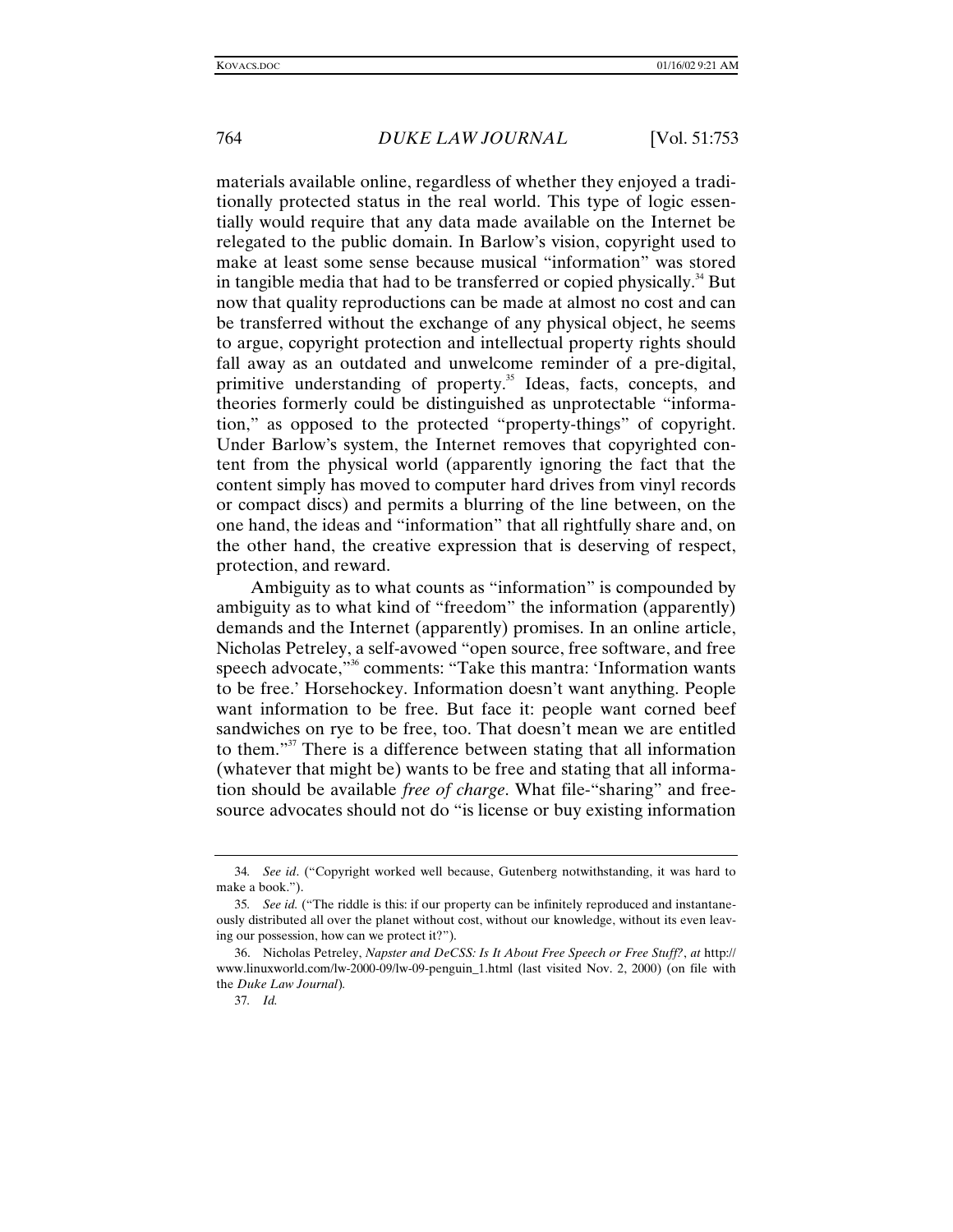that is not free and then cut it loose without permission. That's just plain wrong, and people who do it are demonstrating that what they are interested in is  $\dots$  getting stuff without having to pay for it."<sup>38</sup>

These two fundamental misunderstandings—the expansive redefinitions of the words "information" and "free"—are causing a shift in moral expectations and claims of entitlement with respect to formerly protected materials. Perhaps a clearer translation of "information wants to be free" is "ideas should not be property." This formulation is perhaps less catchy, but it is conceptually neater and less subject to popular manipulation and misunderstanding. It also expresses nothing new, at least with respect to copyright protection.<sup>39</sup> The more expansive and more popular articulation of this sentiment, however, results in the development of three new "truths," which, if left uncorrected, could easily become moral axioms of the digital world (if they have not been established as such already).

First, digitalization becomes equated with liberation. Anything that one might copy onto a hard drive or post to an Internet server becomes classified as "information," regardless of whether that label would have been appropriate when the material was in its real-world, or tangible, form. Second, availability is identified with entitlement, meaning that if it is technologically possible for one to access something in a digital form (or to make it available in such a form), one has a right to do so, since that is merely the natural realization of information's true state of being. Third, stealing becomes known as "sharing." If information is truly free, then it belongs to no one. No matter how one obtains information, it is rightfully in one's possession and, in turn, one is free to share it with anyone. Any restriction of that freedom to "share" could then be construed as a restriction of the individual's right to "interact" and "associate" freely with Internet peers.

Some of these new digital "axioms" already have been reflected in the comments that formerly were exchanged on Napster's message

<sup>38</sup>*. Id.*

<sup>39</sup>*. See* 17 U.S.C. § 102(b) (1994) ("In no case does copyright protection for an original work of authorship extend to any idea, procedure, process, system, method of operation, concept, principle, or discovery, regardless of the form in which it is described, explained, illustrated, or embodied in such work."); Feist Publ'ns, Inc. v. Rural Tel. Serv. Co., 499 U.S. 340, 344–45 (1991) ("The most fundamental axiom of copyright law is that 'no author may copyright his ideas or the facts he narrates." (quoting Harper & Row Publishers, Inc. v. Nation Enters., 471 U.S. 539, 556 (1985))); 1 DAVID NIMMER, NIMMER ON COPYRIGHT § 2.03[D] (2001) ("Copyright may be claimed only in the 'expression' of a work of authorship and not in its 'idea." (citing Whelan Assocs., Inc. v. Jaslow Dental Lab., Inc., 797 F.2d 1222, 1234 (3d Cir. 1986))).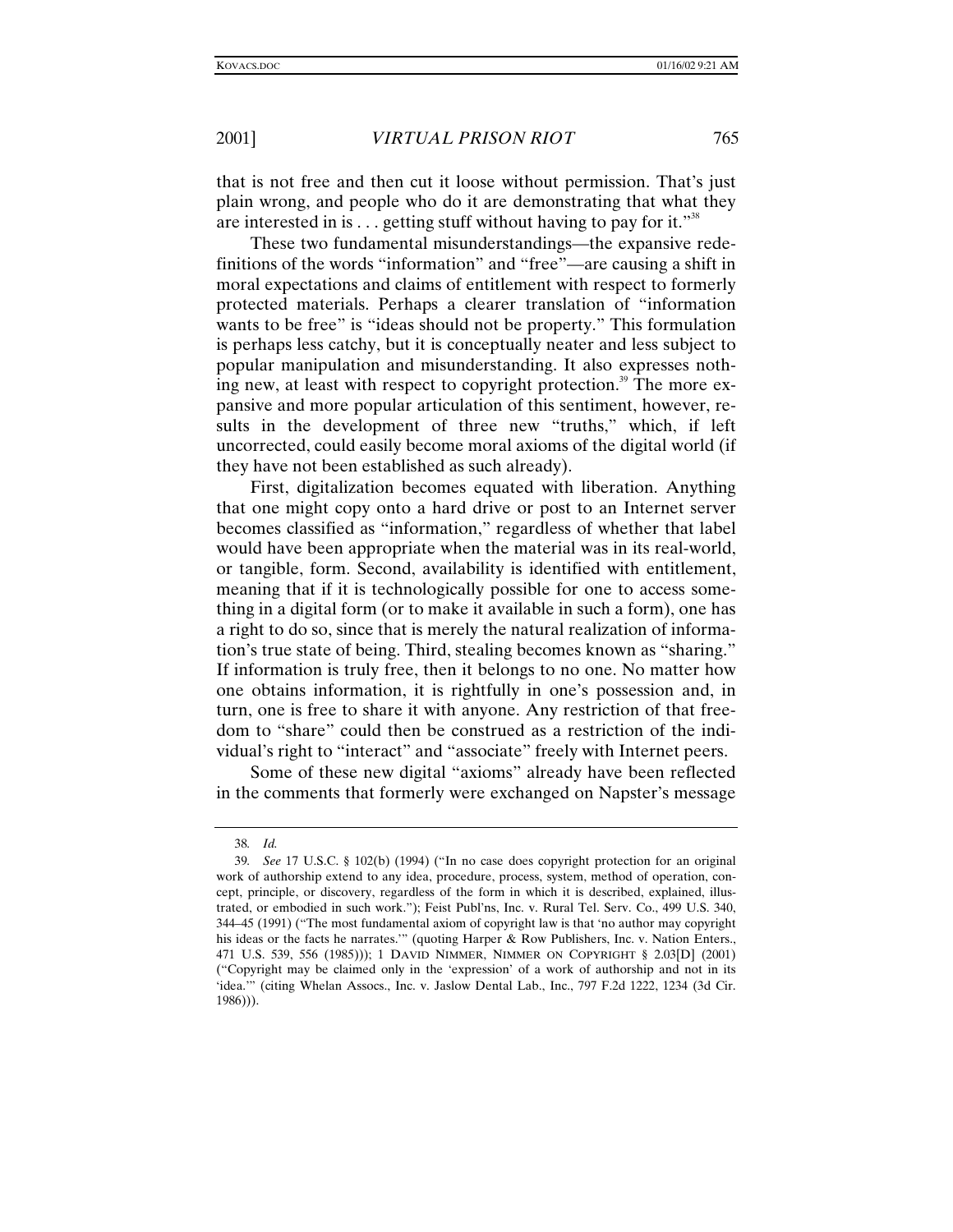boards:40 "File sharing advocates and distributors are victims not thieves. . . . Our choice to exchange whatever information or data . . . with whom we chose [sic], for no commercial gain, and without restrictions [is the] embodiment of our right to freely associate and exchange information."<sup>41</sup> That same Napster user also states that the rights to "freely communicate [and] exchange information are basic and fundamental," and that lawsuits such as those brought against Napster<sup>42</sup> "are designed to effectively eliminate and restrict file sharing technology and are designed to restrict and limit the nature and scope of each individuals [sic] ability to interact with each other and to participate in an entire category of interaction, communication, and association." 43

Clearly, these concepts do not translate into the real world. It is highly unlikely that even the most adamant Napster user would suggest that one should be allowed to enter a record store, make copies of whatever one chooses, then make those copies available to anyone who might want them, not only without payment by the recipient, but also without financial reward to the artist. Even less plausible would be a defense of that kind of activity that involved a claim of freedom of association or interaction. Nor would one claim that just because one has purchased a compact disc, one should be entitled to take another copy from any record store one finds convenient. The physicality of the real world prevents this logic from taking hold. In the above scenarios, one would be stealing things, objects that are tangible, tactile, visible, and thus *value-*able. In cyberspace, however, the physicality of things falls away, and the notion of transferring to millions of anonymous listeners the music one either has purchased or has taken from somewhere else does not seem so wrong, since no *thing* is transferred. Often the only physical act required to effect the transfer is the simple click of a computer mouse. The digitized content that is transferred cannot easily be located in the physical world, so it is clas-

<sup>40</sup>*. See* Napster Speak Out Forum, Napster, *at* http://forum.napster.com/index.html (last visited Sept. 2, 2001) (on file with the *Duke Law Journal*) (displaying posted messages from Napster users)*.* The Napster Forum has been suspended until Napster opens its new membership service*. Id.*

<sup>41.</sup> Posting of tericsen, *Why Aren't Record Companies Being Sued?*, to Napster Speak Out Forum, *at* http://forum.napster.com/ubb/Forum1/HTML/005528.html (posted Oct. 26, 2000) (on file with the *Duke Law Journal*).

<sup>42.</sup> A&M Records, Inc. v. Napster, Inc., 239 F.3d 1004 (9th Cir. 2001).

<sup>43.</sup> Posting of tericsen, Response to *Why Aren't Record Companies Being Sued?*, to Napster Speak Out Forum, *at* http://forum.napster.com/ubb/Forum1/HTML/005528.html (posted Oct. 29, 2000) (on file with the *Duke Law Journal*).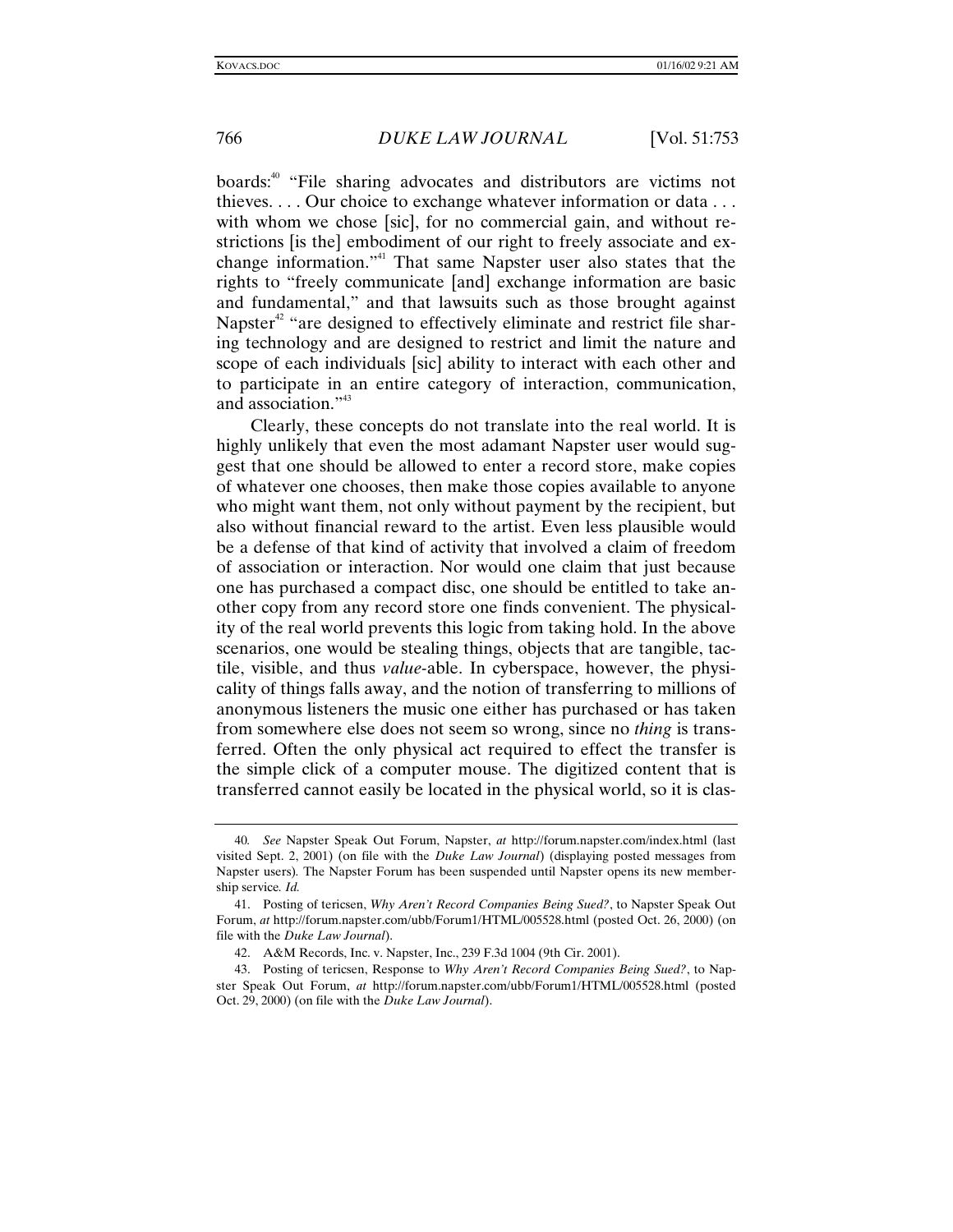sified as "information," which demands to naturally and "freely" flow from one user to another. Thus, while music pirates exchanging compact discs hardly could claim freedom of association as a defense (without being greeted by hearty laughter from judges), it seems more feasible for Internet music pirates to do just that. For if music (once stripped of its physicality) is merely information, then what is being stifled by copyright holders is not illicit commerce or thievery, but *discourse*.

Although many Napster users adopt this type of libertarian, discursive philosophy, many others do not feel the need to embrace the notion that "information wants to be free." Some members of the filesharing community view free music downloads as an entitlement stemming from previous expenditures by music fans for "overpriced" recordings. "A lot of people are like, 'Why should I feel guilty for downloading MP3s—I've seen all their concerts, I own all the CDs, I've bought T-shirts—they've got my money already  $\dots$ <sup>44</sup> "Artists" have been ripping us off for years! ... We only like one or two [of their songs, but if] we want to listen to the few, we have to buy them all. . . . Personally, I feel the artists owe the public alot [sic] of free downloads!" 45

Others see the free exchange of copyrighted materials as an attack on a supposedly corrupt system which degrades music as an art form by considering its development and promotion as a business: "[Y]ou guys have RUINED music by turning it into a business and these 'artist' [sic] are not trying to make music they're trying to make money. So we are bringing back the soul [sic] reason as to why music is what it is."<sup>46</sup> Music, once freed from the surface of a tangible medium, apparently regains a lost intrinsic and artistic value: "You lower your . . . prices and make music less hyped by *superficial* people like

<sup>44.</sup> Richard B. Simon, *Metallica's Anti-Napster Crusade Inspires Backlash*, *at* http://www. sonicnet.com/news/archive/story.jhtml?id=971500 (last visited Oct. 30, 2000) (on file with the *Duke Law Journal*) (quoting Mark Erickson, president and CEO of August Nelson, the online music company that runs PayLars.com, a "sarcastic site [that] allows fans to 'donate' \$1 for each officially released Metallica song, to 'make up for all the revenue the band thinks it's losing to online MP3 trading'")*.*

<sup>45.</sup> Posting of heart2heart2000, *NOW THE ARTISTS KNOW HOW WE FEEL!*, to Napster Speak Out Forum, *at* http://forum.napster.com/ubb/Forum1/HTML/005613.html (posted Oct. 30, 2000) (on file with the *Duke Law Journal*).

<sup>46.</sup> Posting of JBunntLover, *You Have Ruined Music*, to Napster Speak Out Forum, *at* http://forum.napster.com/ubb/Forum1/HTML/004031.html (posted Sept. 28, 2000) (on file with the *Duke Law Journal*).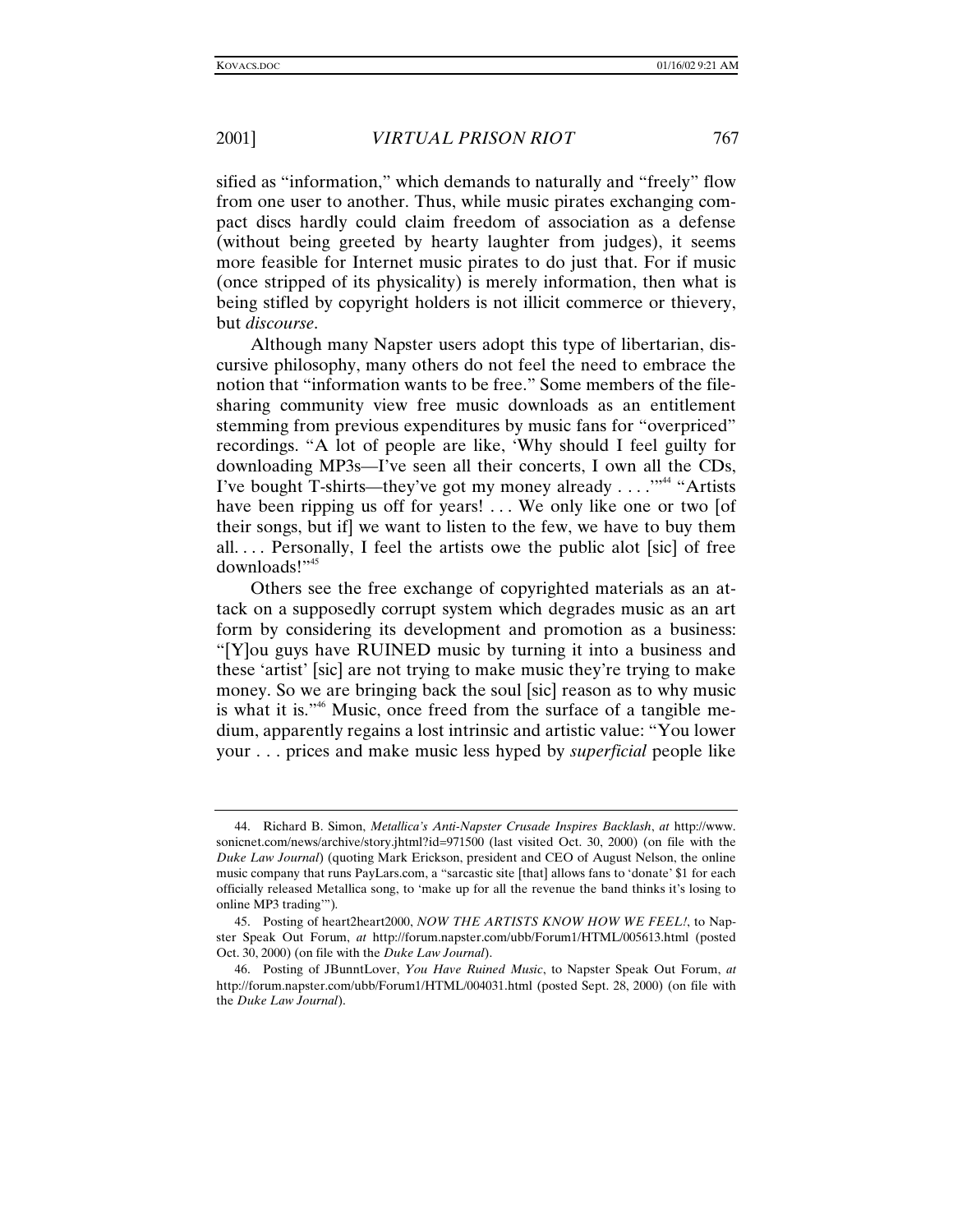Brinty [sic] Spears and Back Street boys [sic] and bring back what its [sic] all about or we are going to do it on our own!"<sup>47</sup>

The music industry should be alarmed by both the "noble" libertarian Napsterites and their more boisterous and revolutionary cousins (for reasons more significant than poor grammar and bad spelling). From the recording industry's perspective, Napster users, as well as the members of other file-sharing communities, regardless of their underlying ideology, have been seduced into believing that they are entitled to free music on the Internet. Contrary to the claim that Napster and its many clones reveal the true meaning and value of music by removing it from a commercialized context, the Recording Industry Association of America argues that "Napster is devaluing music itself, teaching an entire generation that music is free and has no value."<sup>48</sup> The feeling of entitlement is something created and fostered by the "free"-for-all ethic of the Internet<sup>49</sup> and must be addressed quickly before it becomes engrained as a popular truth. "Once consumers become accustomed to obtaining something for free, they resist paying for it. . . . *If the perception of music as a free good becomes pervasive, it may be difficult to reverse*." 50

The lawsuit against Napster<sup>51</sup> is but one of several in the past few years aimed at controlling unauthorized "sharing" of copyrighted materials.<sup>52</sup> Whether one views these suits as attempts by the industry to

48. *Napster Lawsuit Q & A*, Recording Industry Association of America, *at* http://www. riaa.org/Napster.cfm (last visited Oct. 30, 2000) (on file with the *Duke Law Journal*).

Brief for A&M Records, Inc., et al. at 14–15, A&M Records, Inc. v. Napster, Inc., 239 F.3d 1004 (9th Cir. 2000) (No. 00-16401).

- 49*. See supra* notes 39–45 and accompanying text*.*
- 50. Brief for A&M Records, Inc., et al., *supra* note 48, at 14–15.
- 51. A&M Records, Inc. v. Napster, Inc., 239 F.3d 1004 (9th Cir. 2001).

52*. See* Universal City Studios v. Reimerdes, 111 F. Supp. 2d 294, 345–47 (S.D.N.Y. 2000) (permanently enjoining the defendants from disseminating DeCSS, a computer program that allows users to circumvent the anticopying technology contained in DVDs, thus making it possible to make digital copies of DVD content which then could be "shared" on the Internet); UMG Recordings, Inc. v. MP3.com, Inc., 92 F. Supp. 2d 349, 350–53 (S.D.N.Y. 2000) (holding MP3.com liable for copyright infringement for having copied more than 10,000 copyrighted CDs and making them available to the site's subscribers without permission); Twentieth Century Fox Film Corp. v. iCraveTV, No. 00-121, 2000 U.S. Dist. LEXIS 11670, at \*3–\*4 (W.D. Pa. Feb. 8, 2000) (enjoining iCraveTV.com from transmitting the plaintiffs' copyrighted television programming); *see also* Complaint at 2–4, Twentieth Century Fox Film Corp. v. Scour, Inc.

<sup>47</sup>*. Id.* (emphasis added).

<sup>[</sup>P]erhaps the greatest danger posed by Napster . . . is that consumers are beginning to consider free music to be an entitlement*.* This concept, of course, ignores and completely devalues both the work done by artists to create music and the funds invested by record companies to bring that music to the consumers.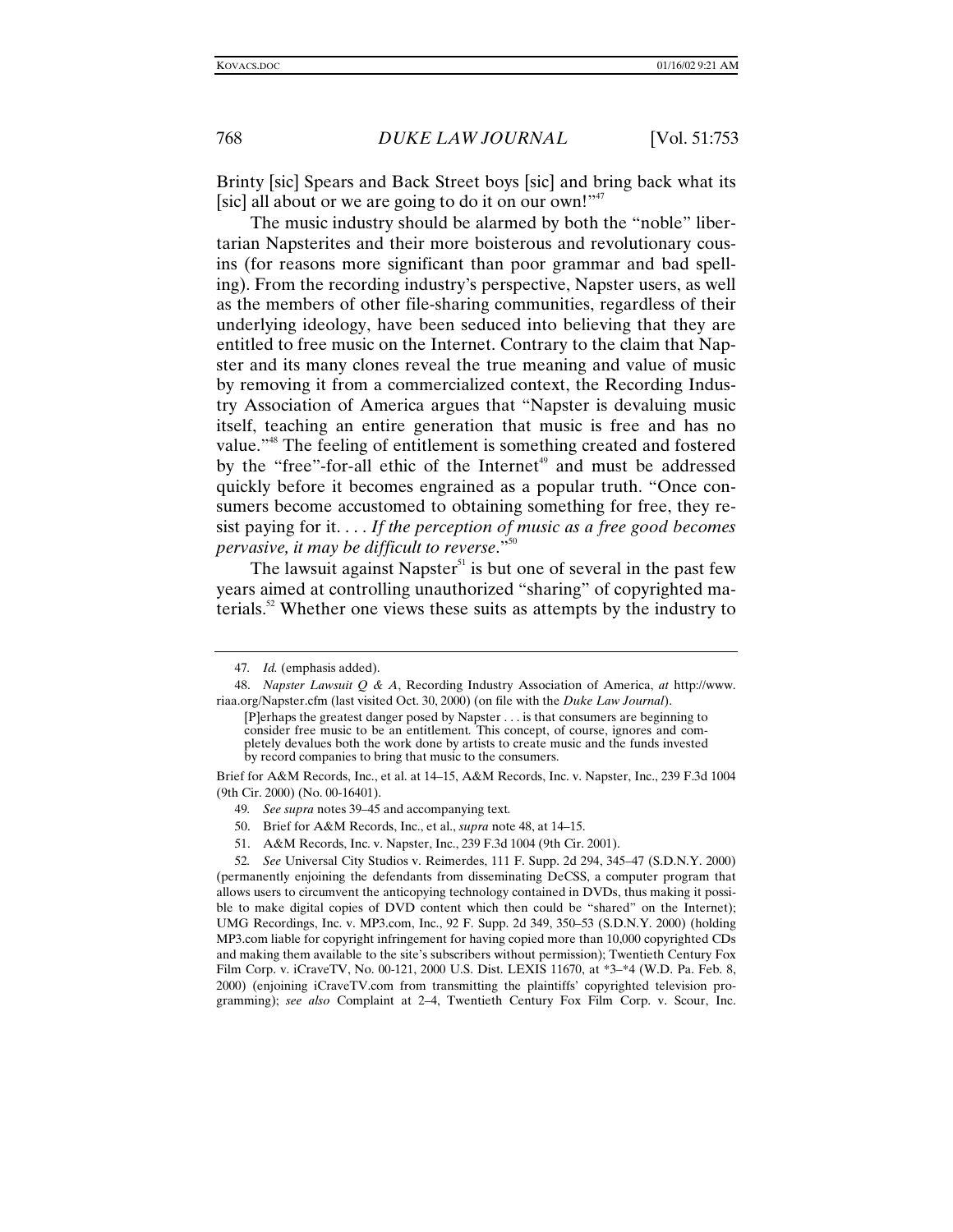eliminate peer-to-peer file-sharing technology altogether or merely to use its legal leverage to take control of that technology, the focus of the music industry's counterattack to the ethic surrounding the myth of free information is the technology itself.<sup>53</sup> It is this technological structure and architecture that has fostered the free-for-all mentality of the Internet, and it is that same architecture that promises to reeducate the confused cyberlibertarian while at the same time quieting the revolt of copyright's virtual prisoners.

# II. "BUILDING" A SOLUTION: DISCIPLINARY ARCHITECTURE

The philosophy of Michel Foucault provides a historical analysis of the development of the modern prison system from its origins in public spectacles of torture. The features Foucault attributes to modern disciplinary surveillance—automatic, supervisory, invisible—all can be analogized to the architectural controls which can be established on the Internet to control the flow of information as well as to observe those who access it.

# *A. Foucault and the Historical Development of Disciplinary Surveillance*

In *Discipline and Punish*,<sup>54</sup> Michel Foucault examines the structures of disciplinary power and their historical development as a reform of public torture.<sup>55</sup> Through this reform, power becomes vested in a web of societal supervision and training rather than in the person of the sovereign. An inversion occurs in which the sovereign, who

<sup>(</sup>S.D.N.Y. 2000) (No. 00-5385), *available at* http://www.riaa.com/pdf/scourcomplaint.pdf (last visited Sept. 5, 2001) (on file with the *Duke Law Journal*) (alleging copyright infringement against Scour, a Napster-like website that allowed users to transfer not only music files, but also motion pictures)*.* Scour.com soon decided to cease its operations in light of the pending litigation from the content industries. Clare Saliba, *Scour.com to Quit File-Swapping*, E-COMMERCE TIMES, *at* http://www.newsfactor.com/perl/printer/4842 (Nov. 15, 2000) (on file with the *Duke Law Journal*).

<sup>53.</sup> *See* Lessig, *supra* note 14, ¶ 43 ("Rather than taking steps to protect their own content, many of these [music] companies have sought to make illegal the technologies that support this new mode of distribution.").

<sup>54.</sup> MICHEL FOUCAULT, DISCIPLINE AND PUNISH: THE BIRTH OF THE PRISON (Alan Sheridan trans., Vintage Books 2d ed. 1995) (1977).

<sup>55.</sup> In the analysis that follows, I explore Foucault's historical analysis of visible punishment and disciplinary surveillance in an attempt to show one method for correcting the confusion that has resulted from the ethic of "free information." No attempt is made to incorporate into this Note the general tenets or undercurrents of Foucault's general philosophical project or to consider more than the most fundamental historical and analytical aspects of *Discipline and Punish.* Any indications or representations to the contrary are unintended.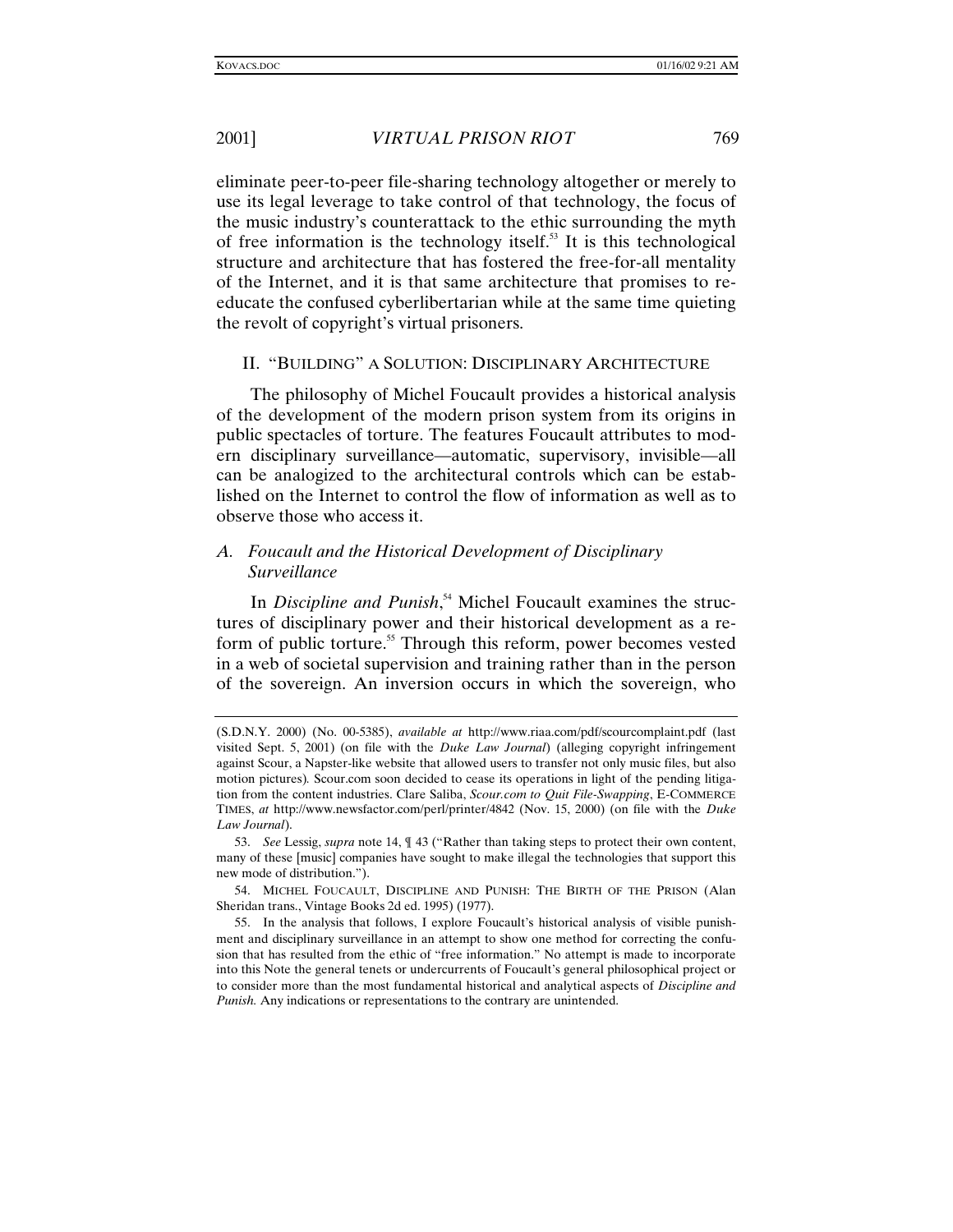forged his superior individuality by tormenting the bodies of those who would dare challenge his status by asserting their own wills, fades away into obscurity, while the subject of punishment becomes individualized as the object of disciplinary surveillance, punishment, and study.

Early in *Discipline and Punish*, Foucault shows how the ritualistic display of torture is a response to what could be understood as a direct attack upon the power of the sovereign. "[B]y breaking the law, the offender has touched the very person of the prince; and it is the prince—or at least those to whom he has delegated his force—who seizes upon the body of the condemned man and displays it marked, beaten, [and] broken."<sup>56</sup> By transgressing the law, the criminal in this primitive system dares to raise himself to the level of the prince, declaring himself an equal or superior in power by defying the will of the sovereign. The criminal, through his misdeeds, attempts to individualize himself, singling himself out from the herd within the sovereign's power. The sovereign, through a terrible display of physical strength and political authority, destroys this individuality, reestablishing himself as the solitary figure of independence, freedom, and power. It is the strong, swift hand of the prince that crushes dissent, reaffirming his position above the faceless, nameless crowd that swarms beneath his scepter.

The inversion of this open, visible display of the sovereign's power occurs with the abolition of public torture and the rise of supervisory structures and disciplinary punishment. In this inversion, the criminal—the object of discipline and training, as well as punishment—is the one who must at all times remain visible. In the former system, the object of the mechanisms of power could "remain in the shade . . . . Disciplinary power, on the other hand, [was] exercised through its invisibility; at the same time it impose[d] on those whom it subject[ed] a principle of compulsory visibility."<sup>57</sup> In modern systems of punishment and correction, it is the criminal—the object of the mechanisms of power—who is individualized, isolated, recognized, and identified—made a visible subject. At the same time, the machinery of power remains anonymous and invisible, as the mechanism itself takes control. The principal example of this system of observational discipline in the real world is the Panopti-

<sup>56</sup>*.* FOUCAULT, *supra* note 54, at 49.

<sup>57</sup>*. Id.* at 187.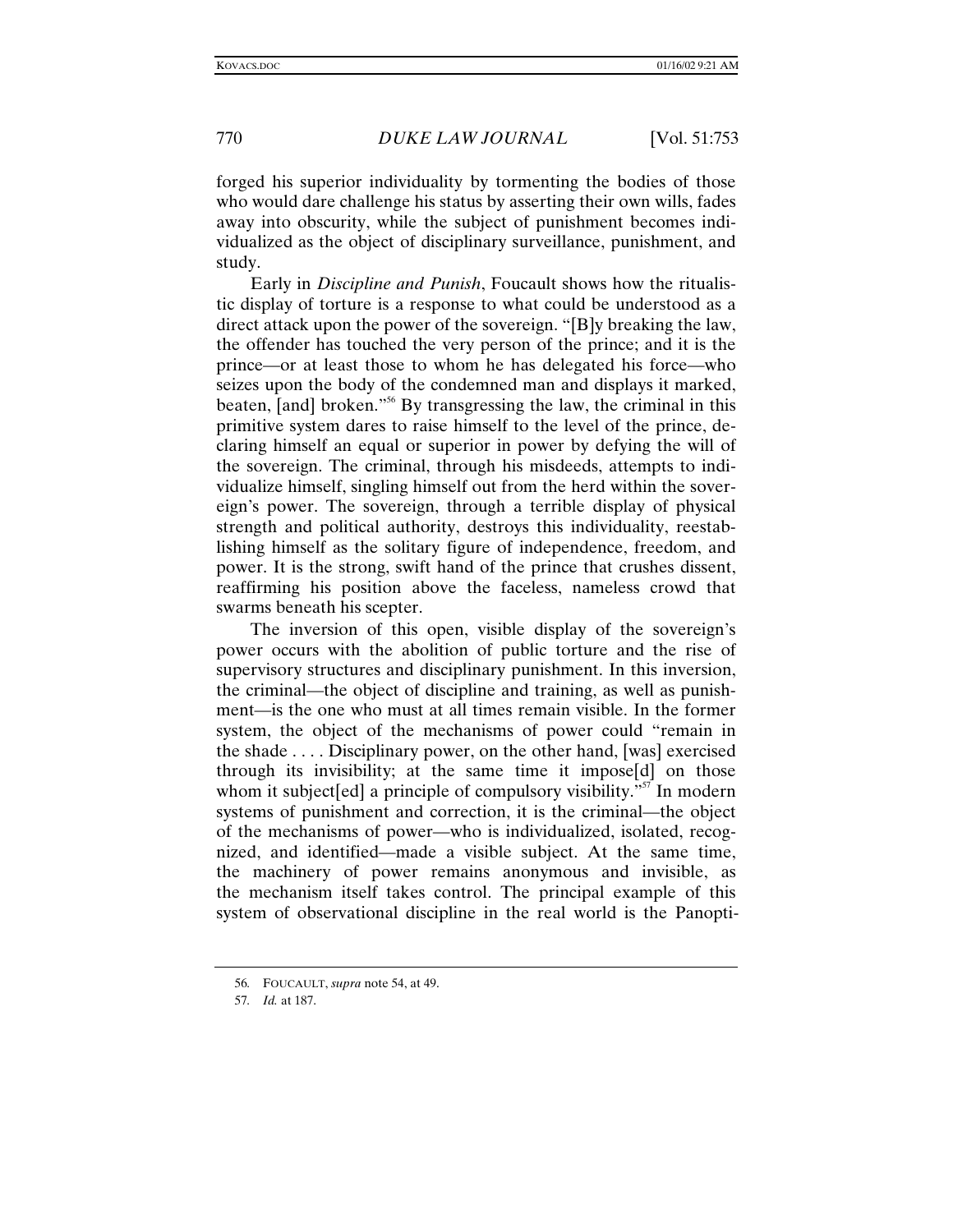con,<sup>58</sup> which establishes an almost automatic exercise of anonymous power. The prisoners are individualized, each in a separate cell, always in plain view of the central tower, the occupants of which are hidden from the prisoners' view.<sup>59</sup> This central tower enforces a silent, automatic rule of discipline, for the prisoners have no idea when they are being observed, or if they are being observed at all.<sup>60</sup> Thus, the mere possibility of being observed—the potential for the discovery of misbehavior—imposes upon the prisoner a kind of self-discipline, where the authority—the faceless remnant of the sovereign—disappears further into the machinery of power. The theoretical result is a disciplinary and supervisory system in which power functions automatically, without maintenance and at a low cost. $61$  The structures of power Foucault describes—automatic, supervisory, invisible, decentralized—all seem analogous to the architectural codes of the Internet, which can silently and without outward signal control the behavior of the inhabitants of cyberspace. $62$ 

The Panopticon also individualizes the criminal by making him the subject of experimental observation and study: "The Panopticon is a privileged place for experiments on men, and for analysing with complete certainty the transformations that may be obtained from them." 63 Similarly, the "trusted systems" that are (or soon will be) established on the Internet could track a wide variety of information about those who access or manipulate online works.<sup>64</sup> The architectural code becomes both an exercise and a form of institutional power. "[W]e must ask of every exercise of power: Why? . . . 'Power,'

*Id.* at 200.

61*. Id.* at 201.

<sup>58.</sup> Foucault describes the Panopticon:

<sup>[</sup>A]t the periphery, an annular building; at the centre, a tower; this tower is pierced with wide windows that open onto the inner side of the ring; the peripheric building is divided into cells, each of which extends the whole width of the building . . . . [The cells] are like so many cages, so many small theatres, in which each actor is alone, perfectly individualized and constantly visible. . . . Each individual, in his place, is securely confined to a cell from which he is seen from the front by the supervisor; but the side walls prevent him from coming into contact with his companions. He is seen, but he does not see; he is the object of information, never a subject in communication.

<sup>59</sup>*. Id.*

<sup>60</sup>*. Id.*

<sup>62.</sup> I do not claim to be the first to recognize the potential application of Foucault's analysis of disciplinary power structures to Internet governance. *See* Boyle, *supra* note 8, at 184–88 (analogizing Foucault's unorthodox vision of power in terms of surveillance and discipline to the governing structure of the Internet).

<sup>63</sup>*.* FOUCAULT, *supra* note 54, at 204.

<sup>64</sup>*. See infra* notes 74–87 and accompanying text.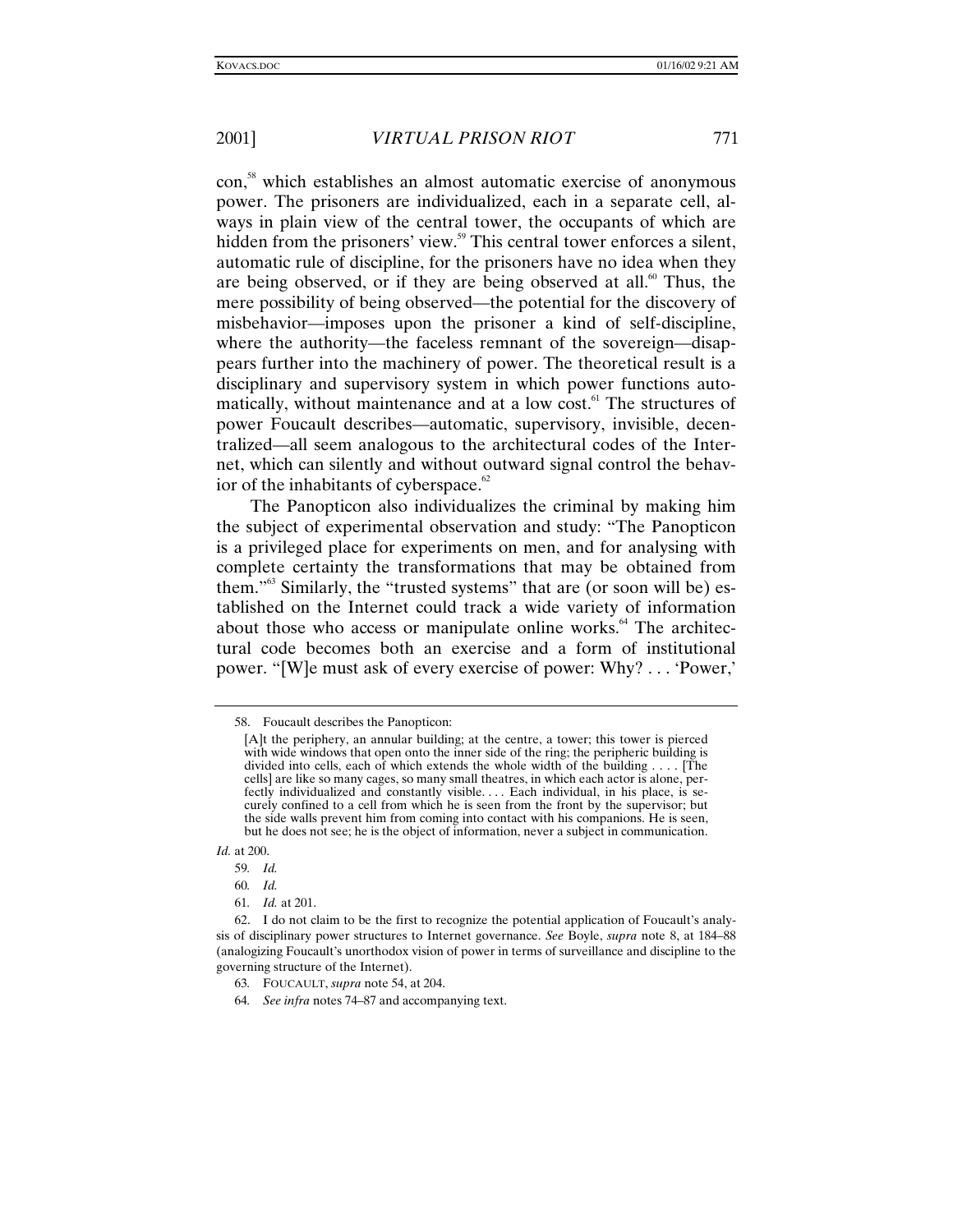in this account, is just another word for constraints that humans can do something about. . . . [T]he architecture of cyberspace *is* power in this sense; *how it is could be different*." 65

But how should the architecture be established, and who should make the important decisions involved in that determination? Who can claim the right to determine the boundaries of possibility on the Internet, and how will accountability be maintained? It has been argued that these questions should be answered through privatized efforts.<sup>66</sup> In the case of online music swapping, that would mean that the music industry should seek to develop systems that would protect its interests.

From the content industries' perspective, the promise of a digital Panopticon should seem like a most wonderful solution to what at first glance looks like a daunting problem. Upon the anarchical system of the Internet, the industry quietly could impose a structure that would protect its rights, while providing detailed consumer information that would allow for targeted market research and advertising.<sup>67</sup> Indeed, whoever controls the architectural code of the Internet will hold the virtual scepter of power in cyberspace.

#### *B. The Rise of the Internet Panopticon*

The computer architecture of the various spaces that comprise the Internet determines the possible spectrum of online conduct and behavior.<sup>68</sup> The original architecture, as discussed in this

Thomas Dolby Robertson, *The Upside of Music on the Web, Part 2: How Technology and Music Impact Each Other*, Recording Industry Association of America, *at* http://www.riaa.org/Guest\_ Column0301.cfm (Sept. 2000) (on file with the *Duke Law Journal*).

68*. See* Lessig, *supra* note 14, ¶ 12 ("[T]he *architecture* or design of cyberspace regulates behavior in cyberspace.").

<sup>65.</sup> LESSIG, *supra* note 19, at 59 (second emphasis added).

<sup>66</sup>*. See* Boyle, *supra* note 8, at 196–202 (proposing that the government look to "privatized enforcement and surveillance, cost spreading, and the use of 'material coercions rather than the physical existence of a sovereign'" in governing the Internet).

<sup>67.</sup> In an online article posted on the RIAA website, Thomas Dolby Robertson comments on possible marketing possibilities once the music industry has fully incorporated digitized distribution:

What the Web offers labels is a unique opportunity to understand, for the first time, what really makes the public tick. Who they are, why they buy, what else they do when we're not buying CDs. There's never been a marketing platform like it. Armed with this information, a label ought to be able to precisely target the correct demographic for its artist, and cut out the wastage in its marketing budget. No more full page ads in Rolling Stone, where 90% of the eyeballs will belong to the wrong type of crowd. No more expensive radio and TV ad campaigns, or mindless flyposting of walls in major cities.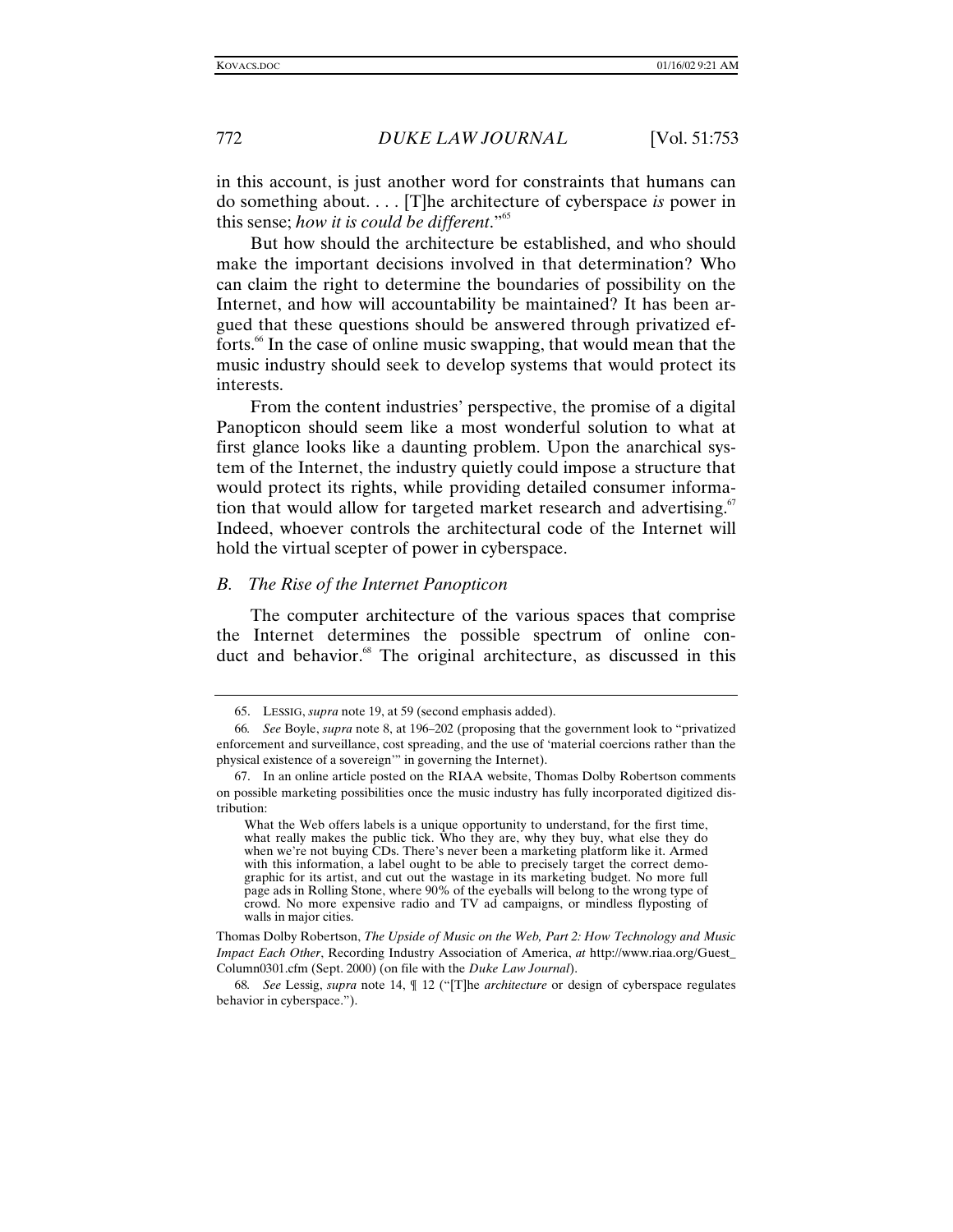Note, $\degree$  promised a type of freedom and interaction that seemed impossible in the real world. What accompanied that promise of freedom was a loss of control and regimentation. "The Internet changed the balance of protection afforded by law, by enabling behaviors that weaken the protections of a legal regime."<sup>70</sup> While this weakening of governmental influence was apparent on many fronts, $\alpha$ <sup>1</sup> Professor Lessig suggests that the greatest threat lay in the area of copyright protection.<sup>72</sup> The original architecture of the Internet permitted perfect digital copying at negligible (if any) cost and permitted equally costless distribution.<sup>73</sup> Lessig argues that while the early architecture of the Internet posed a threat to copyright protection, developments in code have the potential to create an era of almost perfect copyright protection on the Internet—a level of protection that could surpass anything possible in the real world.<sup>74</sup>

[C]yberspace does not guarantee its own freedom but instead carries an extraordinary potential for control. . . . Too many believe liberty will take care of itself. Too many miss how different architectures embed different values, and that only by selecting these different architectures—these different codes—can we establish and promote our values. . . . Architecture is a kind of law: it determines what people can and cannot do. $\frac{1}{2}$ 

The idea of using a coded system to protect legal copyrights by making it technically difficult to infringe upon them is not unique to the Internet. A less perfect system of architectural copyright protection was established in response to what was considered by many to be a similar, real-world threat to copyright—Digital Audio Tape (DAT). The eventual response to the threat of a machine that could

75. LESSIG, *supra* note 19, at 58–59.

<sup>69</sup>*. See supra* Part I.A.

<sup>70.</sup> Lessig, *supra* note 14, ¶ 28.

<sup>71</sup>*. See id.* ¶¶ 27–28 (commenting on the consequences of the Internet for "control of speech, the protection of privacy, the defense of copyright, the protection against fraud, or the protection of children").

<sup>72</sup>*. Id.* ¶ 33 ("Many have argued that no threat to legal protection on the Internet is greater than the threat the Internet presents for copyright*.* For the same reason that cyberspace strengthens free speech, it simultaneously renders the protection of copyrighted material particularly vulnerable.").

<sup>73</sup>*. Id.* ¶ 34.

<sup>74</sup>*. Id.* ¶ 35 ("Technologies are being developed that can radically increase the protection and control that copyright holders have over their copyrighted material. These technologies will ... make it possible for copyright holders to exercise more control over the use of copyrighted material than they could in real space.").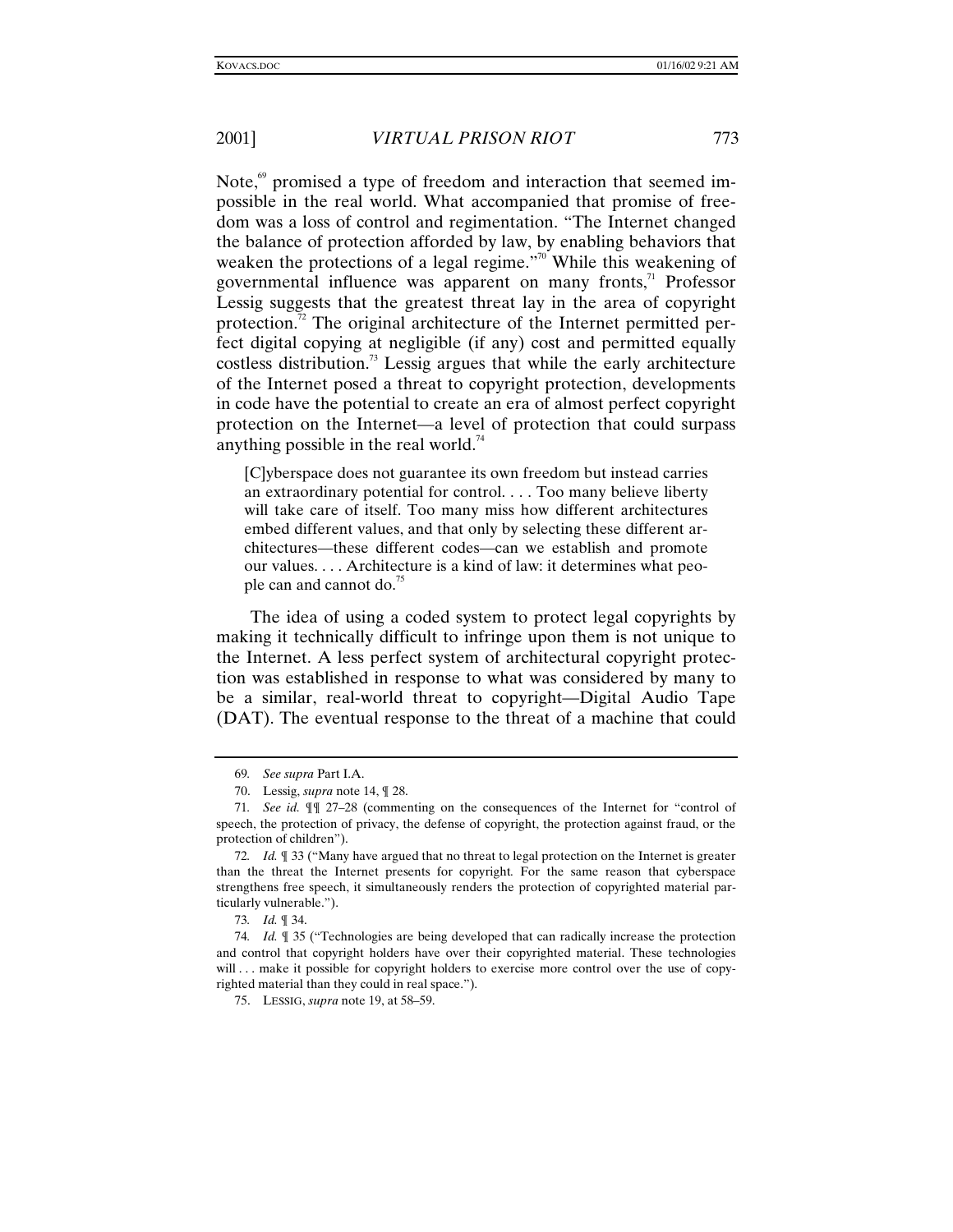produce perfect, digital copies of compact discs was a change in the architecture of that machine itself.<sup>76</sup> The technology was changed to degrade deliberately the quality of each successive recording, thus wiring into the machine a protection against infinite, perfect copying.<sup>77</sup> The previous technology's physical limitations were programmed into the new technology to maintain the previous level of protection. On the Internet, however, developments in code would permit copyright holders not only to maintain the level of protection against impermissible copying and distribution that exists in the real world, but also actually to surpass it.<sup>78</sup>

Lessig refers to these developments in code as "trusted systems."<sup>79</sup> With these systems, copyright holders could use software to perfect control over their works, without resort to legal action, governmental intervention, or social normative reform. "Trusted systems" could control when and how a copyrighted work is accessed, manipulated, edited, and transferred.<sup>80</sup> "The technology, in other words, would give the copyright holder a kind of power over the user of copyrighted material that the copyright holder has never before had."<sup>8</sup>

Copyright orders others to respect the rights of the copyright holder before using his property. Trusted systems give access only if rights are respected in the first place. The controls needed to regulate this access are built into the systems, and no users (except hackers) have a choice about whether to obey these controls. The code displaces law by codifying the rules, making them more efficient than they were just as rules.<sup>82</sup>

Thus, the architecture of the Internet, which originally had suggested that copyright protection would be profoundly difficult or impossible in the digital realm, could be modified to create a space of almost perfect copyright protection, where users would have even less power to access, manipulate, and duplicate works than they have in the real

<sup>76.</sup> *Id.* at 127–28; Boyle, *supra* note 8, at 204.

<sup>77</sup>*.* LESSIG, *supra* note 19, at 127–28; Boyle, *supra* note 8, at 204.

<sup>78</sup>*. See infra* notes 79–87 and accompanying text.

<sup>79.</sup> LESSIG, *supra* note 19, at 127–30; Lessig, *supra* note 14, ¶ 36.

<sup>80.</sup> Lessig, *supra* note 14, ¶ 36 (citing Mark Stefik, *Shifting the Possible: How Trusted Systems and Digital Property Rights Challenge Us to Rethink Digital Publishing*, 12 BERKELEY TECH. L.J. 137 (1997)).

<sup>81</sup>*. Id.*

<sup>82.</sup> LESSIG, *supra* note 19, at 130.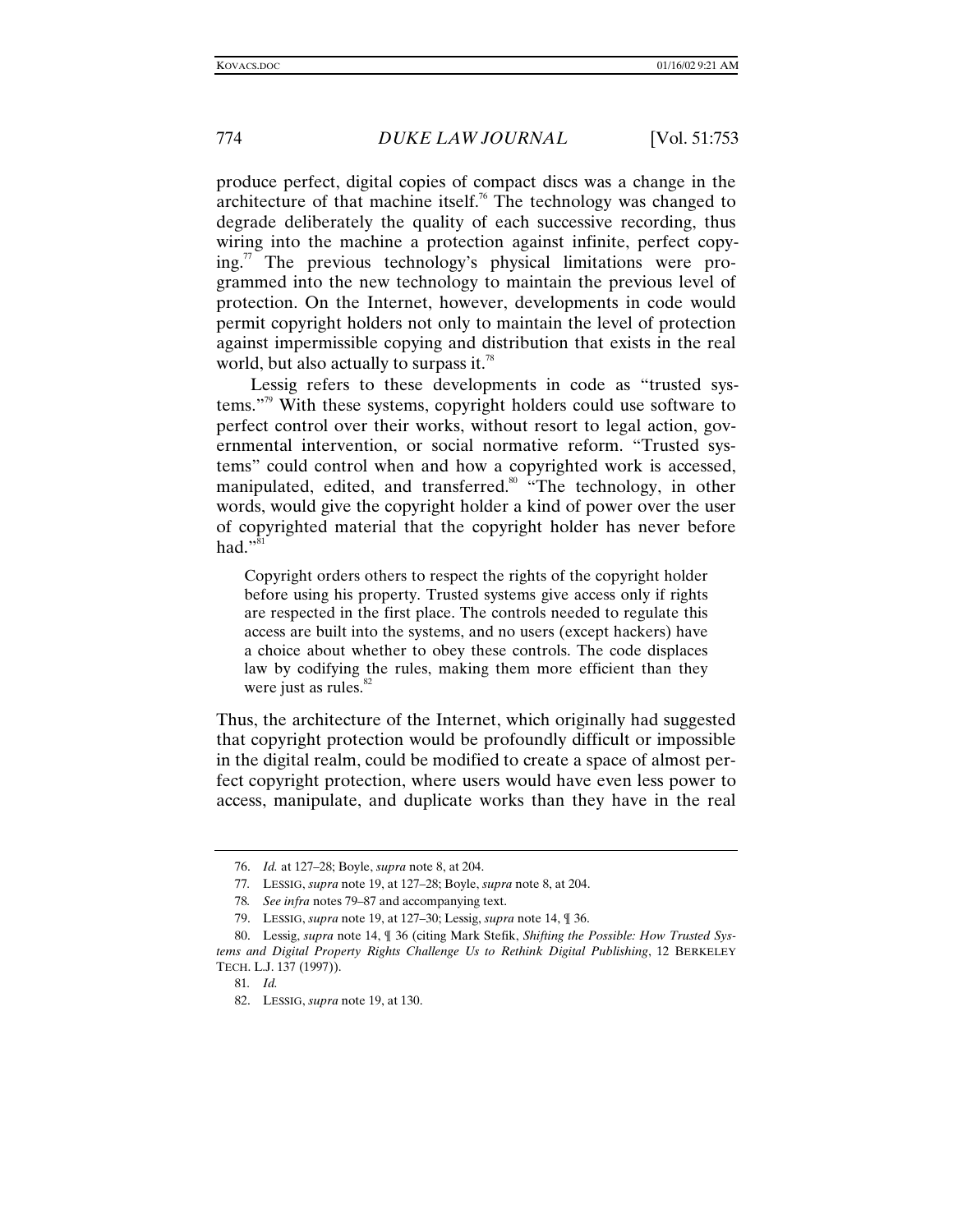world. Technologies like Secure Digital Music Initiative (SDMI)<sup>83</sup> and digital watermarks $^{84}$  offer copyright holders the potential to restrict copying of protected materials and to track the uses of those copies that are permitted.<sup>85</sup> These new technologies also might be used to track information about how their protected works are used and who is using them. "Documents will keep track of how many times they are read and may complain if they are read too much or by the wrong person. . . . [These will be] texts that 'rat' on you." 86 This information would be part of a system in which individual (and perhaps individualized) fees could be charged for every infinitesimal use—even those that would have been considered free or "fair" in the real world.<sup>87</sup>

Such ultraprotective architectural codes would offer protection for copyrights unparalleled by any protection available in the real world. Digital technology, which once promised to be a scalpel, severing works from the protection of copyright, very soon could coil its sharp edges into a barbed wire, guarding against anyone who wishes to gain access. The digital fences that could be, and already have been, erected could create a virtual Panopticon that would prevent unauthorized use of protected works and permit the works themselves to keep vigilant watch over those with access to them.

#### (emphasis added).

<sup>83</sup>*. See* Lessig, *supra* note 14, ¶ 37 (describing the proliferation of "tagging" mechanisms for copyrighted materials); SDMI, *SDMI Frequently Asked Questions*, Secure Digital Music Initiative, *at* http://www.sdmi.org/faq.html (last visited Oct. 27, 2000) (on file with the *Duke Law Journal*):

The only content SDMI-compliant devices will not play is illegally copied SDMI music . . . . The specification allows consumers to copy (rip) their CDs onto their computers for personal use (on their PC, on their portable devices, on their portable media, etc.). In fact, the specification enables consumers to do so as many times as they wish—*as long as they have the original disk*.

<sup>84</sup>*. See* Doug Isenberg, *Digital Watermarks: New Tools for Copyright Owners and Webmasters*, WebReference.com, *at* http://www.webreference.com/content/watermarks (last visited July 30, 2001) (on file with the *Duke Law Journal*):

Digital Watermarking, sometimes called "fingerprinting," allows copyright owners to incorporate into their work identifying information invisible to the human eye. When combined with new tracking services offered by some of the same companies that provide the watermarking technology, copyright owners can, in theory, find all illegal copies of their photos and music on the Internet and take appropriate legal action.

<sup>85</sup>*. See supra* notes 80, 83–84, and accompanying text.

<sup>86.</sup> Boyle, *supra* note 8, at 201 (citing Pamela Samuelson, *Will the Copyright Office Be Obsolete in the Twenty-First Century?*, 13 CARDOZO ARTS & ENT. L.J. 55, 58 n.18 (1994)).

<sup>87.</sup> LESSIG, *supra* note 19, at 135–39.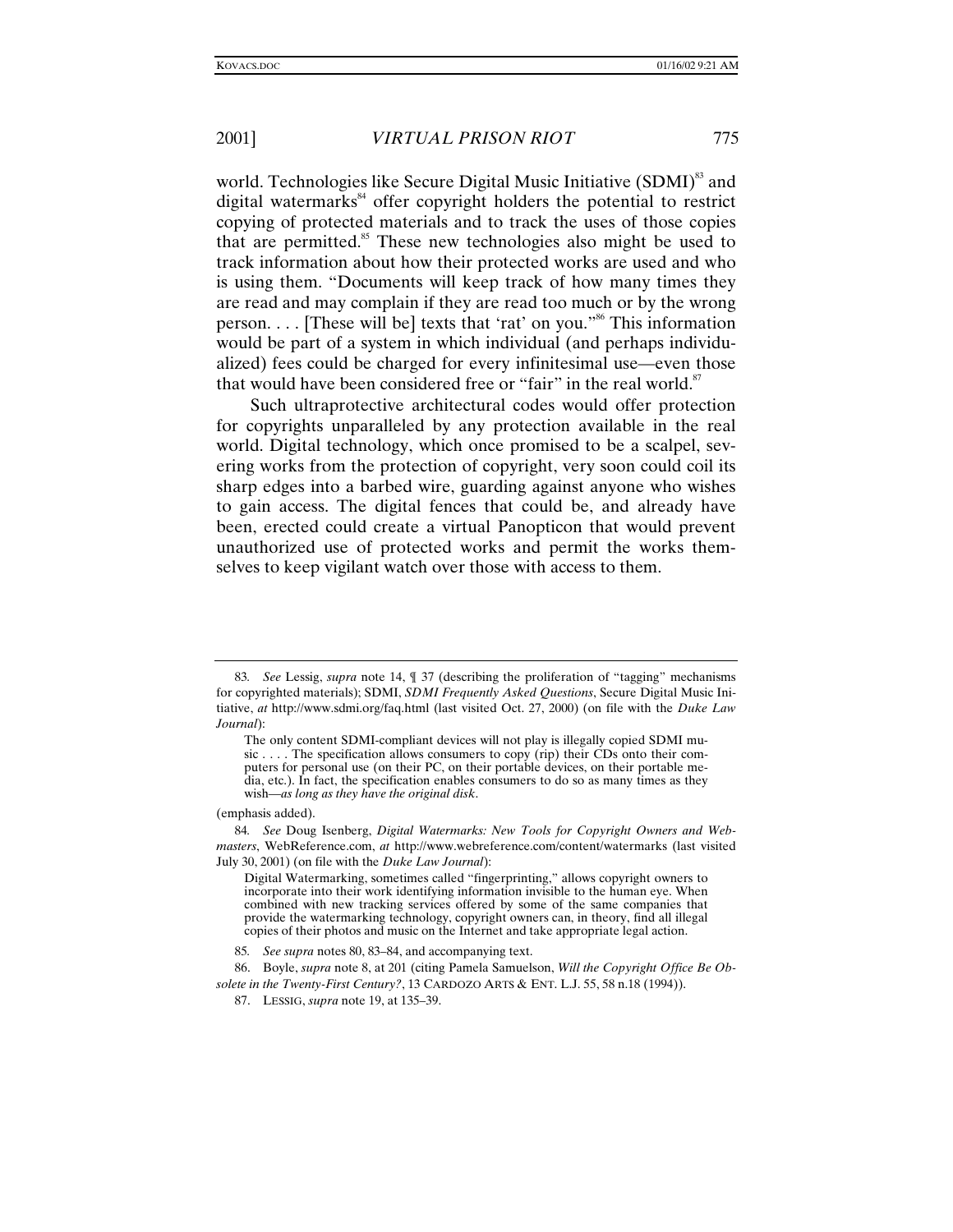# III. A DISPLAY OF SOVEREIGNTY: THE "TORTURE" OF NAPSTER AS PUBLIC SPECTACLE

To institute a system of digital surveillance and automatic power on the Internet, the content industries first must make a public display of that power. Although certainly not the only example,<sup>88</sup> the lawsuit against Napster has provided the music recording industry the opportunity to make a very public example of what is (or at least was at the time of the suit's initiation) the largest of the Internet's filesharing communities.<sup>89</sup> To efficiently and legitimately establish a regime of copyright protection on the Internet, the recording industry effectively must "torture" Napster in full public view, reasserting its property rights in cyberspace against the rebellious challenge made in the name of free discourse and "sharing."

#### *A. The Internet as Prison Riot*

Foucault's analysis of disciplinary power shows that the Panoptical system not only applies to prisons, but also is found in many of the structures that define who people are and what they become: "The practice of placing individuals under 'observation' is a natural extension of a justice imbued with disciplinary methods and examination procedures. . . . Is it surprising that prisons resemble factories, schools, barracks, hospitals, which all resemble prisons?"<sup>90</sup> If the structures of power have become so pervasive in society that one cannot escape them—in fact, if one is *defined* by them—then would not the Internet be a revolt from that disciplinary system? Is the Internet not then essentially a prison revolt?

The Internet originally was designed to avoid the restrictions, observations, and controls that burdened the real world.<sup>91</sup> Recall the manifesto Professor Lessig cites: "We *reject*: kings, presidents and

<sup>88</sup>*. See supra* note 52 and accompanying text.

<sup>89</sup>*. See* Matt Richtel, *With Napster Down, Its Audience Fans Out*, N.Y. TIMES, July 20, 2001, at A1 (noting that Napster once claimed over seventy million users, but that the number of downloads had dropped by as much as ninety-five percent since the service was required by court order to begin blocking the transfer of copyrighted materials).

<sup>90.</sup> FOUCAULT, *supra* note 54, at 227–28; *see also* Mathieu Deflem, *Power/Knowledge, Society, and Truth: Notes on the Work of Michel Foucault*, *at* http://www.sla.purdue.edu/people/soc/ mdeflem/zfouc.html (Apr. 1999) (on file with the *Duke Law Journal*):

The "carceral system" becomes complete when cloister, prison, school and regiment come together. Al[l] these systems are characterized by training, observation, knowledge and perpetual assessment of the soul. . . . [T]he society is the prison.

<sup>91</sup>*. See supra* Part I.A.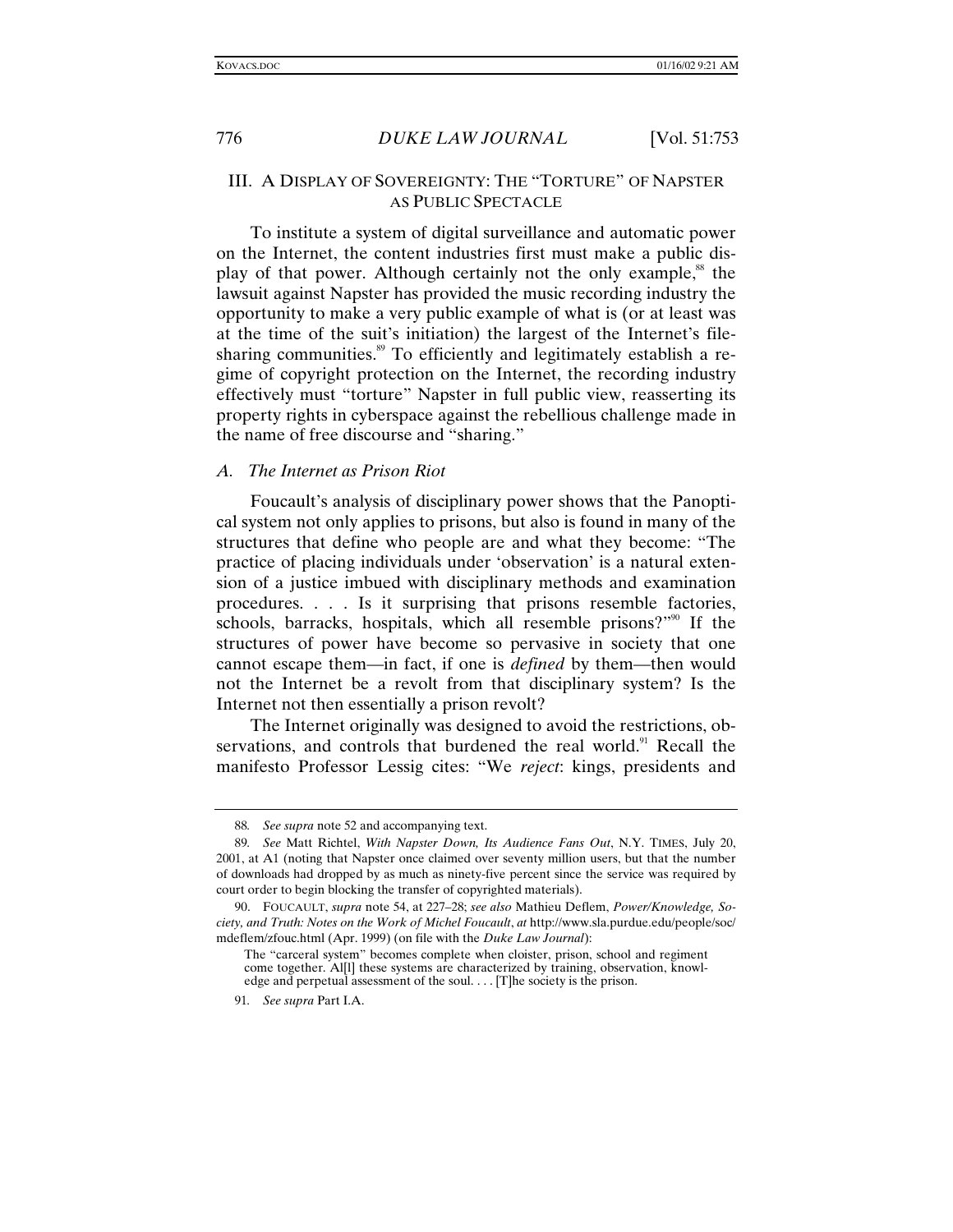voting."<sup>92</sup> The Internet can be viewed as a rebellion against the disciplinary surveillance of modern society. The Internet has created a space in which one can shed the name, identity, and social status handed down and created by the structures of disciplinary power. One can abandon the traditional norms and rules of society that are taught in schools and enforced in prisons. And most importantly, one can do it anonymously and *invisibly*. The Internet seems to be the one place the prying eye of discipline cannot see, or, if it can see, the one place it cannot see very well.

If the Internet is a rebellion against the disciplinary structures of the real world, then the rebellion must be crushed to establish "real" order and stability. In this respect, the last vestiges of the invisible sovereign must rear up, reveal themselves once again momentarily, and, in a transitory display of force, establish in this new world the order of the old system that the Internet subverted. It is the rarest of prison riots that can be quashed by invisible surveillance. Once the system of observation has broken down, it takes a show of force to restore and stabilize things once again. When the prisoners smash all the video cameras and take control of the central observation tower, it may take just the sound of one gunshot and the sight of one dead inmate to restore the sanity of ordered control. Perhaps it will take the execution of Napster—arguably the ringleader in the revolt—to make Internet users realize that in fleeing reality by entering cyberspace, they have not escaped society's prison, but have, ironically, merely encapsulated themselves in a different cell.

# *B. The Benefits of Public "Torture"*

The most significant and immediate benefits of shutting down Napster and its progeny will be to the content industries, which will have sealed off an avenue of copyright infringement and media piracy. The exercise of sovereign power extends legitimacy to whatever surveillance system is established. Also, the visibility of that power might help disrupt the popularized notion of "free information."

1. *Legitimacy*. By "torturing" Napster in public view, the recording industry makes a claim of right or authority to establish the supervisory system it likely will establish. Instead of merely estab-

<sup>92.</sup> LESSIG, *supra* note 19, at 4 (quoting Paulina Borsook, *How Anarchy Works*, WIRED, Oct. 1995, at 110 (emphasis added)).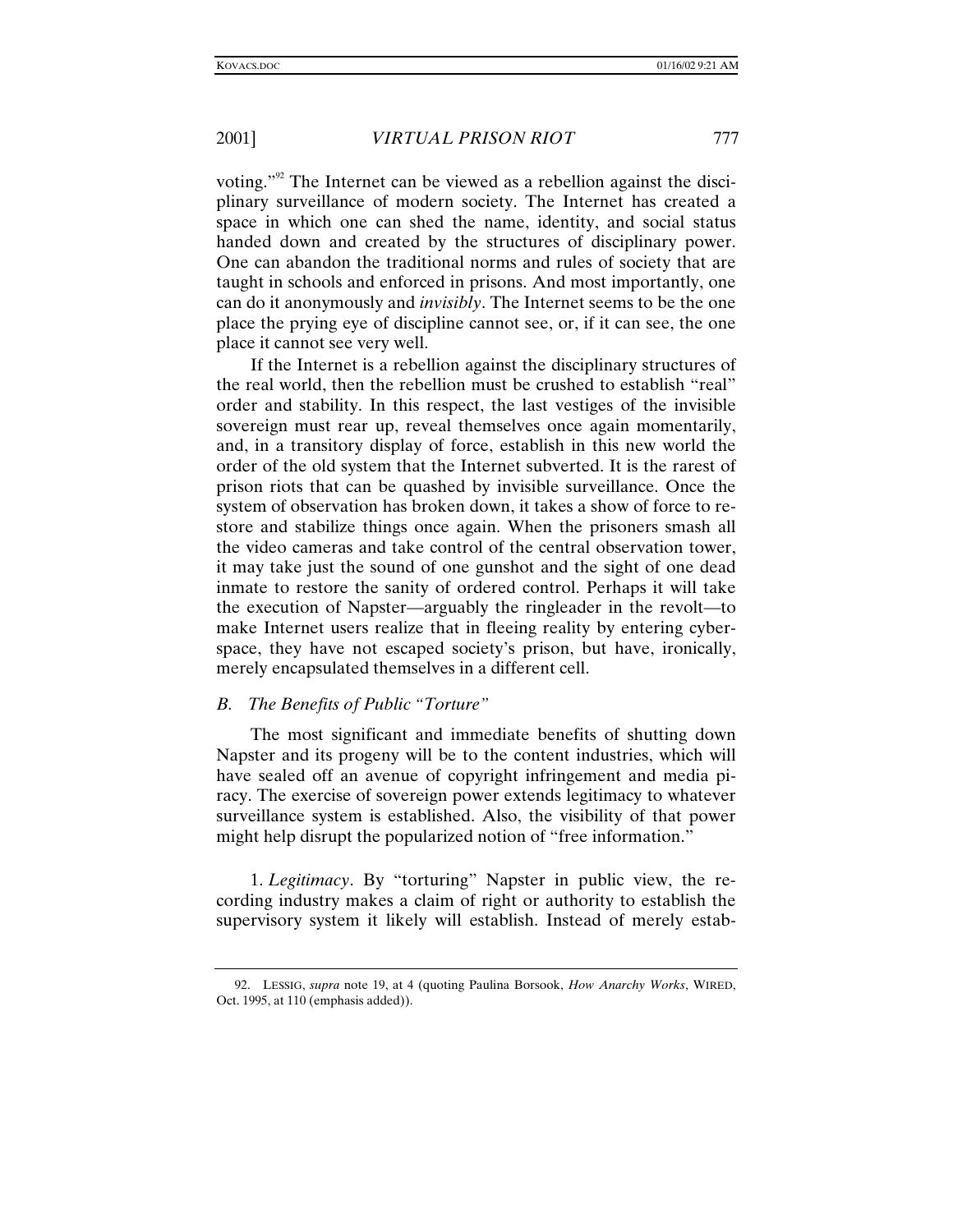lishing a system of digital fences, watermarks, or other new copyrightprotective technologies in secret, the music industry also needs to make an open, unabashed, and honest claim about its rights and power in cyberspace. If Lessig is right that "the space is sovereign,"<sup>33</sup> then a show of individual power must be made to change the space. Without this open show of power as a claim of legitimate authority, the imposition of a new architecture—especially one that significantly restricts the formerly unchecked flow of information—might seem arbitrary and unjustifiable. By vigorously pursuing its lawsuits against Napster, $94$  the music industry can obtain what is in effect the grant of a legal right to exercise its power in cyberspace. By openly claiming this right (and displaying it by shutting down Napster's infringing activities), the legitimacy of the forthcoming architectural imposition is preserved against claims that the music industry is acting without moral or legal authority.

2. *Visibility*. The spectacle of public violence confronts those who witness it with a show of power, might, and authority. By establishing its system, Napster openly and directly has challenged the legitimacy of copyright protection on the Internet (if not everywhere).<sup>95</sup> In this sense, it has "touched the very person of the prince,"<sup>96</sup> flaunting any claim of authority that the music industry might have in cyberspace. By obtaining a very public condemnation of Napster's ac-

<sup>93.</sup> LESSIG, *supra* note 19, at 198.

<sup>94.</sup> The recording industry generally has been aggressive in its legal pursuit of Napster, especially during the summer of 2001, when a district court in California required Napster (which already had ceased its file-swapping services while it upgraded its servers and other technology) to remain offline until such time as it could implement software which would block 100 percent of transfers of copyrighted materials. *See* Reporter's Transcript of Proceedings In Re Napster Copyright Litigation, No. MDL-00-1369 MHP (N.D. Cal. July 11, 2001), at 32, *available at* http:// news.findlaw.com/cnn/docs/napster/transcript071101.pdf (last visited Oct. 5, 2001) (on file with the *Duke Law Journal*) ("It's not good enough until every effort has been made to, in fact, get zero tolerance . . . . There should be no copyright infringement, period."). At the time of the order, Napster's software was capable of blocking approximately 99.4% of infringing transfers. *Id.* Judge Patel's order, unfortunately, was reversed by the Ninth Circuit Court of Appeals soon thereafter. A&M Records, Inc. v. Napster, Inc., No. 01-16308 (9th Cir., July 18, 2001), *available at* http://news.findlaw.com/cnn/docs/napster/9thcir71801ord.pdf (last visited Oct. 15, 2001) (on file with the *Duke Law Journal*). The Recording Industry Association of America noted in its response to the reversal that "the court only temporarily lifted Patel's order and will hear arguments on the case later this year." Associated Press, *Napster Allowed to Go Back Online*, CHATTANOOGA TIMES, July 19, 2001, at C2.

<sup>95</sup>*. See* Brief for A&M Records, Inc. et al., *supra* note 48, at 2 (quoting an internal Napster document that admits its users will be "exchanging pirated music").

<sup>96.</sup> FOUCAULT, *supra* note 54, at 49.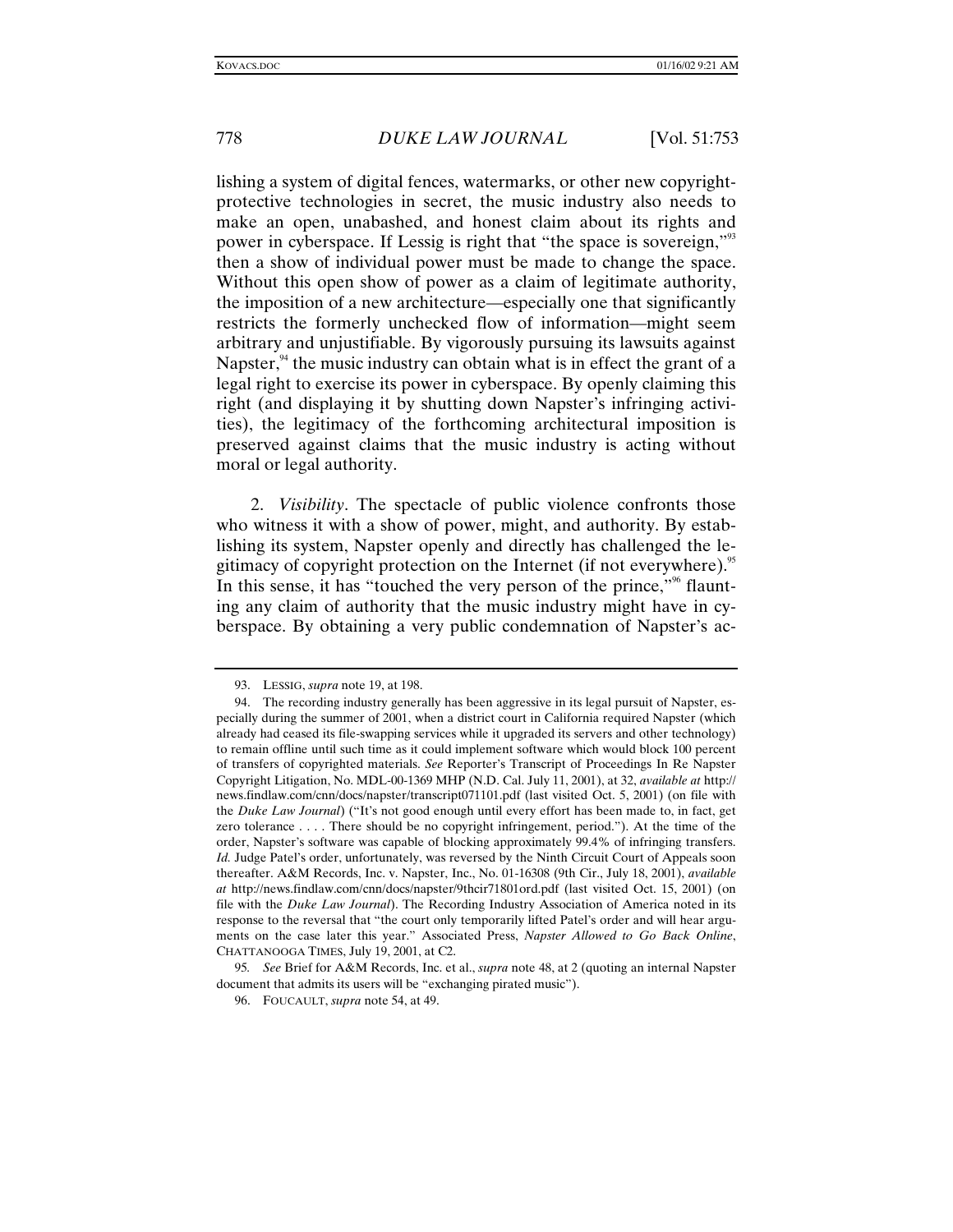tivities, and by effectively destroying Napster (through a permanent injunction and a significant damage award), the music industry can stake its claim to power and right on the Internet. At the same time, this display of destructive power might awaken or startle those who witness it (especially Napster users) from the illusion of free information. By executing Robin Hood publicly, the sovereign might remind a few of the merry thieves that stealing is wrong and will be punished, no matter how praiseworthy the perpetrator or villainous the victim.

But the benefits of the public torture of Napster will not be limited to the content industries. Despite the "harm" suffered by advocates of free information, there are some latent advantages to Internet users from this type of public display of authority.

First, the visibility of a public spectacle like the Napster lawsuit ensures that users know who established the disciplinary system under which they live. The music industry must identify itself as a major impetus for the erection of digital fences and similar impediments to the flow of information. The industry cannot hide behind claims of market forces or other invisible hands. Those who will have their wrists bound with digital cuffs, and who will be tagged and observed as they navigate cyberspace, will thus be aware of these restrictions.<sup>97</sup> When the restrictions are hidden in the architecture of the space itself, it is paramount that people be made aware of their existence and of their contingency, since otherwise they might consider those structural restrictions to be "just the way things are."<sup>98</sup>

Second, this type of a showing of sovereign power establishes a focus or center from which the disciplinary system can be said to originate, thus resulting in some accountability for those who establish it. The visibility of the destructive force of the music industry as effected upon Napster would identify the music industry as the author of the disciplinary system that likely would replace current filesharing technologies. In this respect, "the way things are" would be revealed not as the result of anonymous evolution or the unfolding of inevitable technological fate, but rather as the direct result of an imposition by an authority. Thus, "the way things are" becomes "the

<sup>97.</sup> Visibility in this sense also is valuable to the sovereign if the display of power is to have any deterrent or preventative effect. "The person constrained must know of the constraint. A law that secretly punishes people for offenses they do not know exist would not be effective in regulating the behavior it punishes." LESSIG, *supra* note 19, at 238.

<sup>98.</sup> Boyle, *supra* note 8, at 205 ("The technology appears to be 'just the way things are'; its origins are concealed, whether those origins lie in state-sponsored scheme or market-structured order, and its effects are obscured because it is hard to image the alternative.").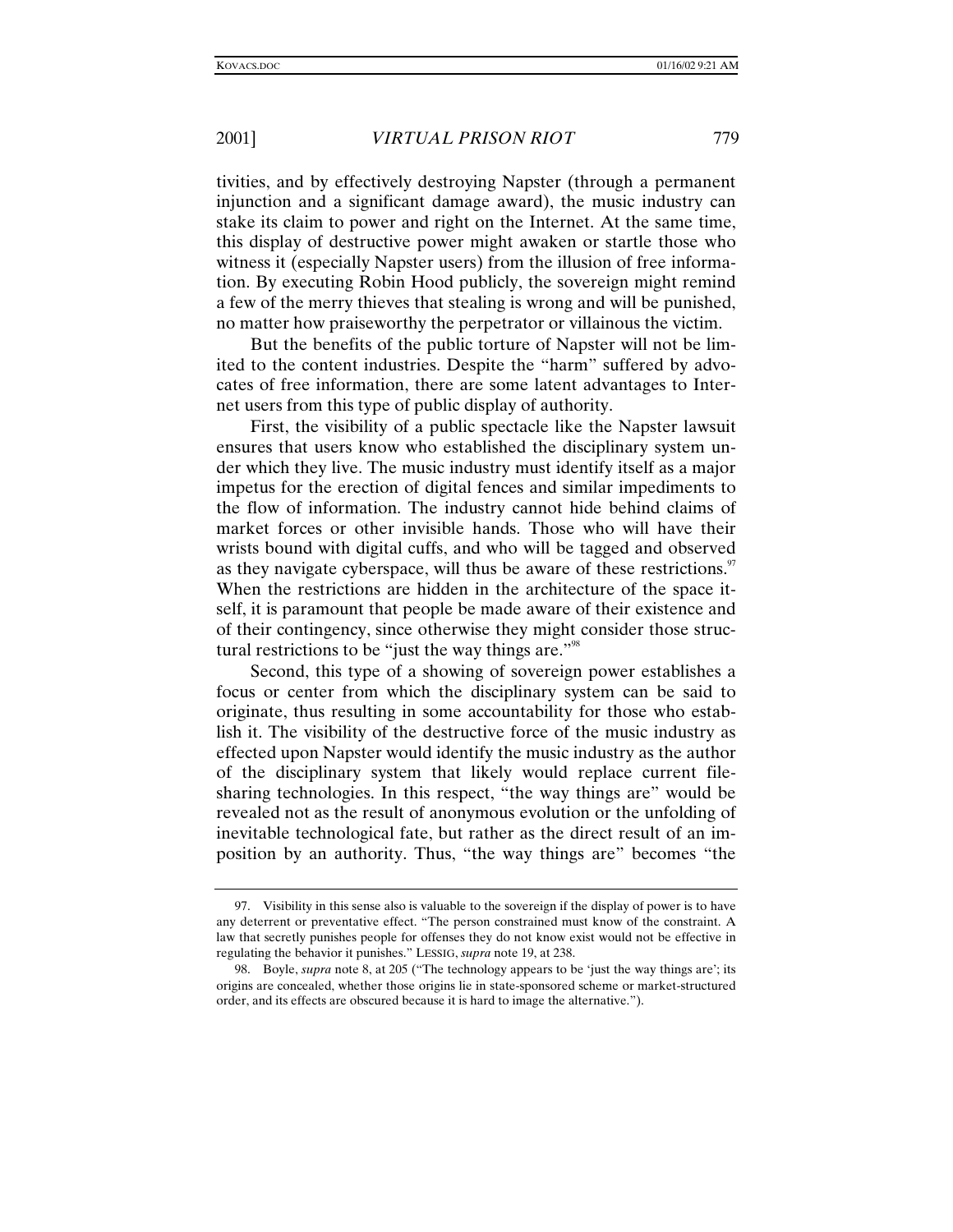way things *have been made to be*." If the controls and restrictions become oppressive, unreasonable, impracticable, or unconstitutional, Internet users will know at whom to direct their accusations.

# *C. Why Settlement Is No Option*

Why has the music industry apparently chosen to eliminate Napster completely? Why did it not use the leverage of the lawsuit and impending legal judgment against Napster to force a settlement that would have allowed the content industries to acquire file-sharing technologies and utilize them for their own gain? $99$ 

Settlement would have tended to discredit the legitimacy of the music industry's claim of sovereign right. This air of illegitimacy could have taken two forms, both of which relate to the adequacy of the industry's claims against Napster. Settlement could have weakened the apparent strength of the music industry's claims, giving the appearance that Napster's defenses carried such weight and strength that the industry had to give in, rather than risk the embarrassment of a legal defeat. Also, failure to see the lawsuit through to a final judgment could have left open the important question of whether Napster's activity was definitively illegal or improper. The lack of a final resolution would have allowed those who believe file sharing to be a protected right akin to expression or association to persist in that belief. And those who view free online music to be an entitlement premised on the music industry's abuse of its copyrights would have been able to claim that Napster's demise was not the result of legal or moral culpability, but was merely the result of the music industry's formidable leverage and financial strength. Either way, any subsequent limitations on music downloads imposed by a deal between Napster and the music companies would have lacked the legitimacy the limitations will have if Napster is defeated and disabled.

Settlement not only would have legitimized Napster's defenses, it also would have made Napster appear in the eyes of some of its more idealistic supporters to be a traitor to its revolutionary founding principles. While settling with Napster would have ingrained even more deeply the idea that file sharing is a legitimate activity being unfairly suppressed by an evil and greedy music industry, it also would have undermined file sharers' loyalty to the Napster service. Thus, the set-

<sup>99.</sup> For a discussion of one of the companies which already has settled its lawsuit with Napster, see *infra* notes 100–09 and accompanying text.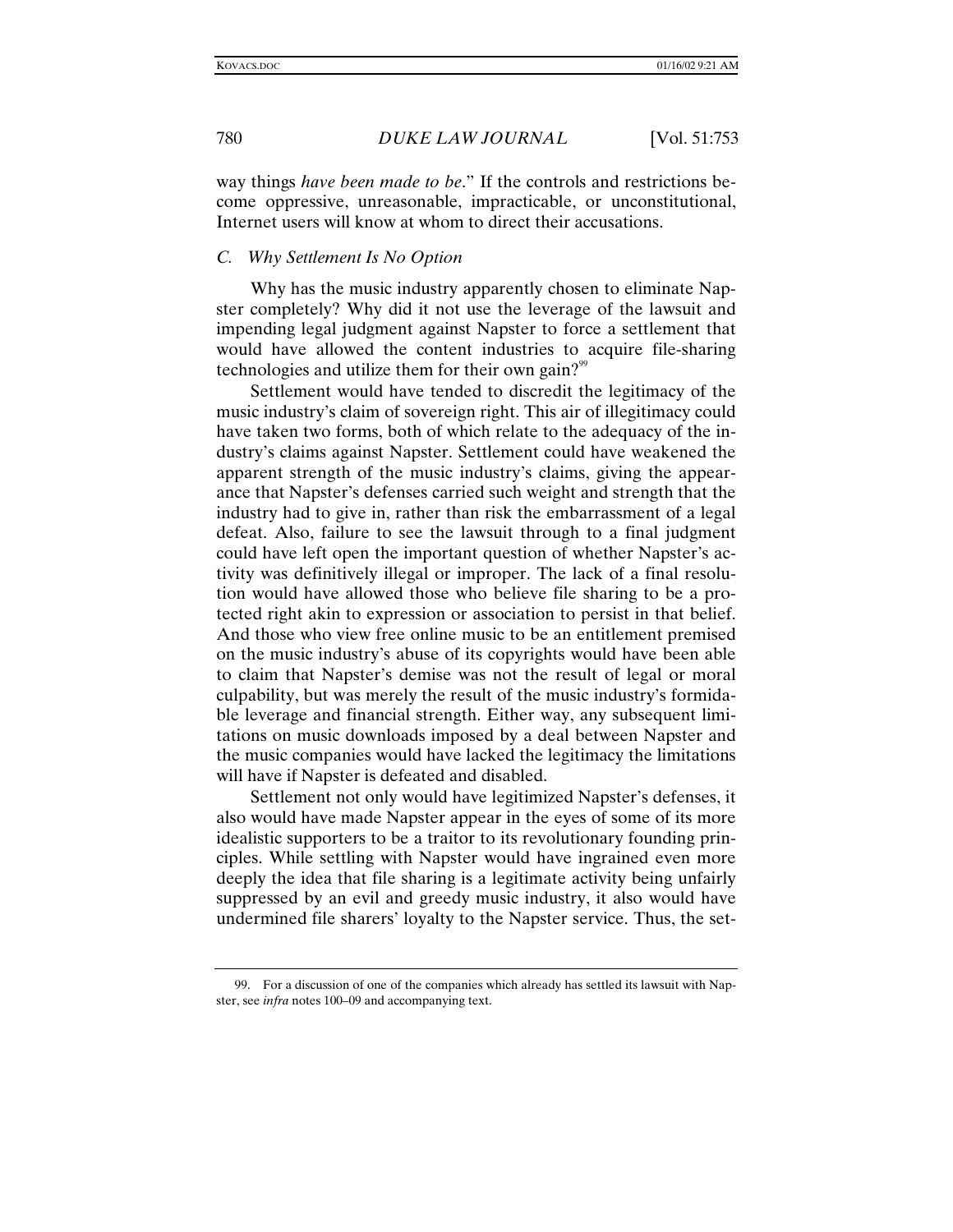tlement agreement would have been self-defeating from a business perspective as well. Robin Hood would lose the support of his followers if they learned he had replaced his rebellious ideals and activities with the title of "tax collector" and a paycheck from the king.

One plaintiff in the Napster lawsuit, Bertelsmann, reached a settlement agreement with the service.<sup>100</sup> The response of Napster users was hardly optimistic or relieved. "Initially, Napster.com depicted itself as a challenger to the present system of intellectual copyright," one user wrote.<sup>101</sup> "It was to be a community . . . of free file sharing; akin to having several thousand people in your basement sharing and appreciating a diverse range of music." $102$  A settlement or licensing agreement with record companies merely would make Napster an extension of the corporate machinery that free information advocates rebel against. "It appears Napster.com was never about a 'free' community committed to sharing but about putting Napster into 'play' with the major record labels. . . . How else does Napster explain the secretive and relatively unexpected announcement of a 'partnership' with BMG?  $\dots$  [T]he revolution was always for sale."<sup>103</sup>

Napster users easily could have become disenchanted with a service they viewed as having "sold them out." If Napster users envisioned themselves as fighting the status quo together with the creators of the Napster service, they would have felt betrayed if the service secretly stopped the rebellion by hopping into bed with the enemy.<sup>104</sup> One user complained that Napster, by "having taken money from a large record label has sold us out. . . . Your storage space, internet connection, collection of MP3s has been handed over to a record label. They now talk of using our resources to sell MP3s to me and you.  $\dots$  WE HAVE BEEN SOLD OUT." $^{105}$ 

<sup>100</sup>*. E.g.*, Brad Stone, *The Odd Couple*, NEWSWEEK, Nov. 13, 2000, at 56–57.

<sup>101.</sup> Posting of HistoryNut, *Is the Revolution Dead?*, to Napster Speak Out Forum, *at* http:// forum.napster.com/ubb/Forum1/HTML/007179.html (posted Nov. 14, 2000) (on file with the *Duke Law Journal*).

<sup>102.</sup> *Id*.

<sup>103</sup>*. Id.*

<sup>104.</sup> The close-knit relationship between Napster and Bertelsmann has become even more intimate. On July 24, 2001, Napster announced that Konrad Hilbers, former executive vice president and chief administrative officer for Bertelsmann would become chief executive officer of Napster, Inc. *Napster Announces Konrad Hilbers as CEO*, Napster, *at* http://www.napster. com/pressroom/pr/010724.html (July 24, 2001) (on file with the *Duke Law Journal*).

<sup>105.</sup> Posting of Internet\_Warrior, *Napster Has Sold Us Out*, to Napster Speak Out Forum, *at* http://forum.napster.com/ubb/Forum1/HTML/007126.html (Nov. 13, 2000) (on file with the *Duke Law Journal*).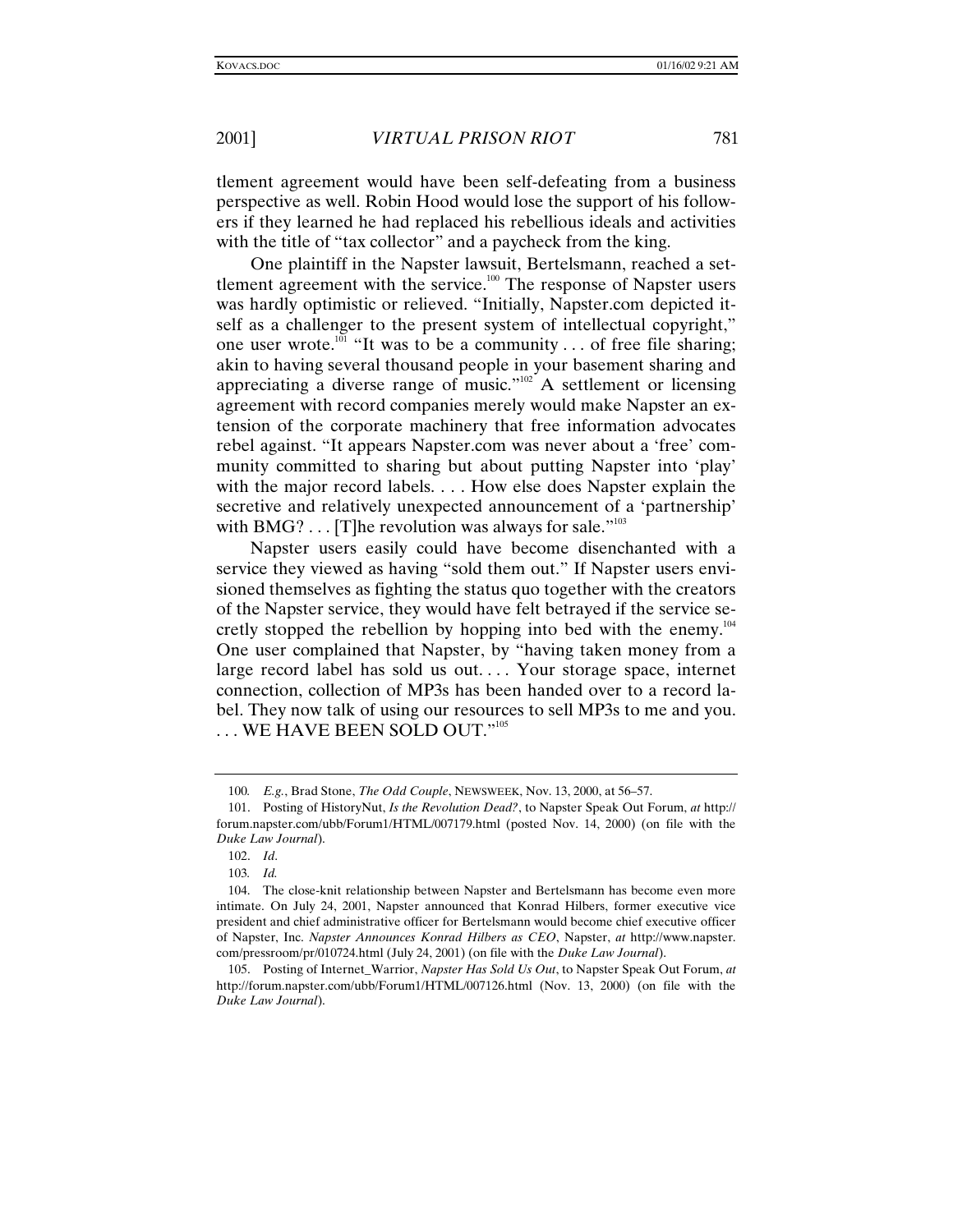Settlement also would not have prevented the departure of users from Napster to another, decentralized file-sharing service like Gnutella.<sup>106</sup> Users who refuse to pay even a nominal fee are being lured by the cost-free nature of substitute services that offer the same file-sharing capabilities as Napster. Those who feel betrayed by Napster's "selling out" will prefer the even more decentralized (and thus more rebellious) systems. Within days of the settlement announcement with Bertelsmann, some Napster users began jumping ship.

Fans are turning to alternatives. "We'd been getting a few hundred new members each day, but that increased to several thousand" Wednesday [the day after the Bertelsmann agreement was announced], says Gavin Hall, 20, co-founder of Napster clone Songspy.com. Online for a month, Songspy, with 30,000 members, vows to stick with a policy of free music. "We don't want to betray our users like Napster did," Hall says. "Charging dues is not in the spirit of sharing."<sup>107</sup>

This exodus has continued, especially during Napster's recent selfimposed, and temporarily court-mandated, shut-down.<sup>108</sup> "Other programs used to exchange music . . . . have emerged . . . [not only] as users have become accustomed to obtaining music online but [also] as a vacuum was created by the demise of Napster  $\dots$ ."<sup>109</sup>

It is clear that merely eliminating Napster will not end the misconception of "free information" and the culture of entitlement that accompanies it completely.<sup>110</sup> Some ardent rebels will seek new sources of free music, moving away from the servers of Napster to more elusive, decentralized systems like Gnutella.<sup>111</sup> These services might pose an even greater threat to the content industries than did Napster, since the newest generation of file-swapping technologies is

Lessig, *supra* note 14, ¶¶ 66–67.

109*. Id.*

<sup>106.</sup> Professor Lessig comments:

Gnutella is a simple substitute for Napster. It facilitates a better peer-to-peer searching capability, and is operated in a far more decentralized manner. . . . Thus, the existence of Gnutella means that any regulation of Napster is likely ultimately to be ineffective. There is no barrier to limit consumers switching from Napster to Gnutella.

<sup>107.</sup> Jefferson Graham, *Napster's Bertelsmann Alliance Isn't Music to All Ears*, USA TODAY, Nov. 2, 2000, at 1A.

<sup>108.</sup> Richtel, *supra* note 89, at A1.

<sup>110</sup>*. See, e.g.*, *id.* (explaining that many Napster users have switched to other, more decentralized music-sharing programs in the absence of Napster).

<sup>111</sup>*. See id.* (noting that the newer decentralized systems are now easier to use and harder to police).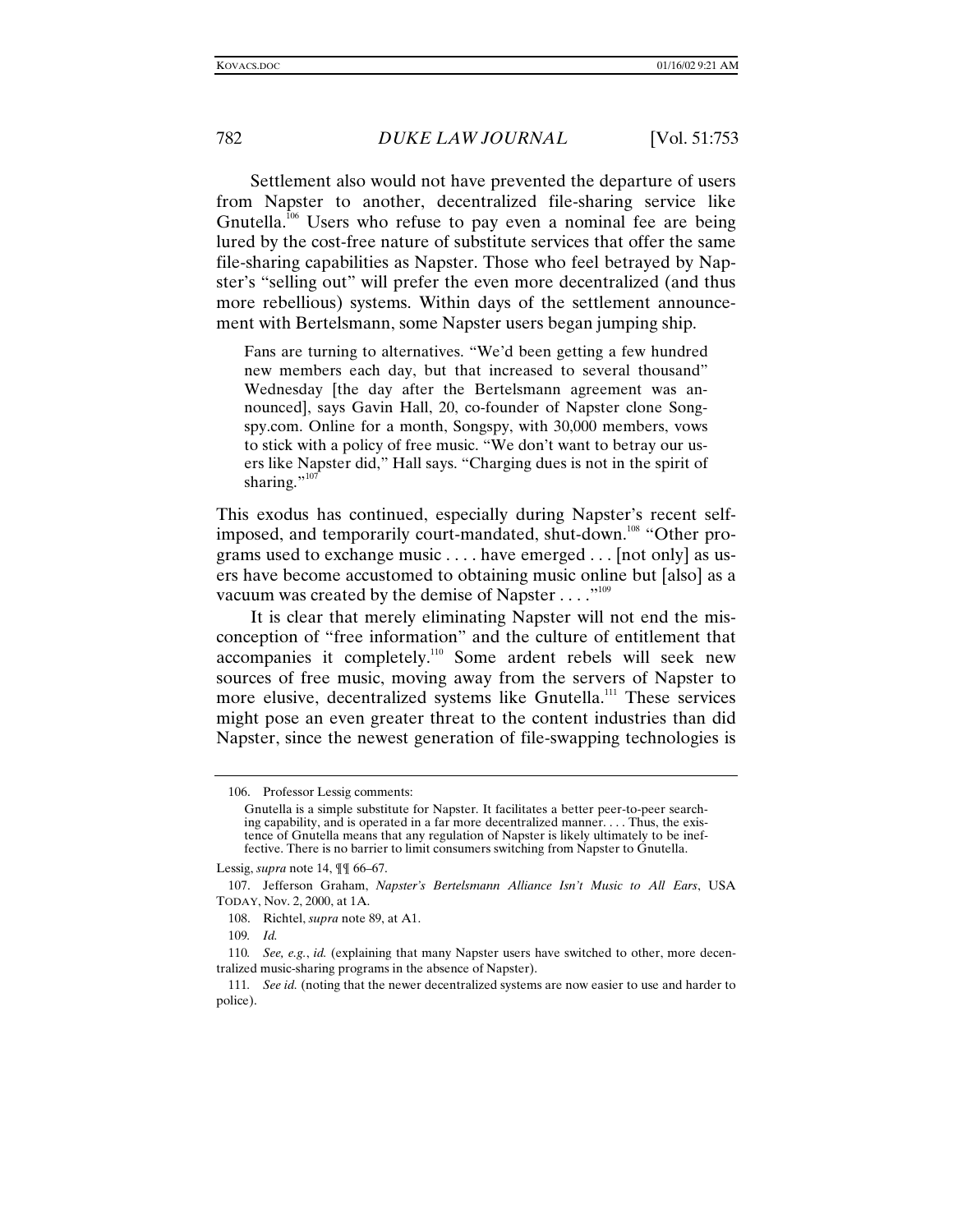easier to use than ever.<sup>112</sup> These new technologies are "becoming increasingly more difficult to police, possibly forcing record companies to sue individual users, a daunting, if not impossible task."<sup>113</sup> It is possible that the display of power necessarily might extend beyond Napster and other Internet services to the users of those services themselves, perhaps by seeking criminal prosecution of the most egregious and flamboyant (and perhaps the proudest) advocates of file sharing.114 A prime target for such prosecution would be someone like the "law office manager in Tampa, Fla., and former Napster user who has moved to MusicCity.com," who has said that "he had downloaded more than *120 full albums* in the last year from the Internet, first from Napster, then from MusicCity, and he said he had *not bought a single album during that time*." 115

The music industry cannot hope to counter the true threat to copyright on the Internet—the "spirit" of "sharing information" without a visible and definite display of power, first against services like Napster, and perhaps later against the individuals who use them. Without some way to reform the ethic of "free information" and the sense of entitlement that accompanies it, technological advances meant to protect copyright in cyberspace will lack legitimacy and will be resisted perpetually. The music industry need not achieve support for its position. Internet users need not become ardent supporters of copyright law. But the "spirit of sharing" must be broken if copyright is to survive. The wild horse must be broken before it can be trusted alone in its stable.

# **CONCLUSION**

The metaphysicality of the Internet allows people to shed the moral limitations and social stigmas that inhibit transgression of social norms in the real world. In most instances, this merely permits people

- (1) for purposes of commercial advantage or private financial gain, or
- (2) by the reproduction or distribution, including by electronic means, during any 180-day period, of 1 or more copies or phonorecords of 1 or more copyrighted works, which have a total retail value of more than \$1,000,

shall be punished as provided under section 2319 of title 18, United States Code.

115. Richtel, *supra* note 89, at A1 (emphasis added).

<sup>112</sup>*. Id.*

<sup>113</sup>*. Id.*

<sup>114.</sup> Copyright law provides for criminal prosecution of willful infringement. *See* 17 U.S.C. § 506(a) (1994):

Any person who infringes a copyright willfully either—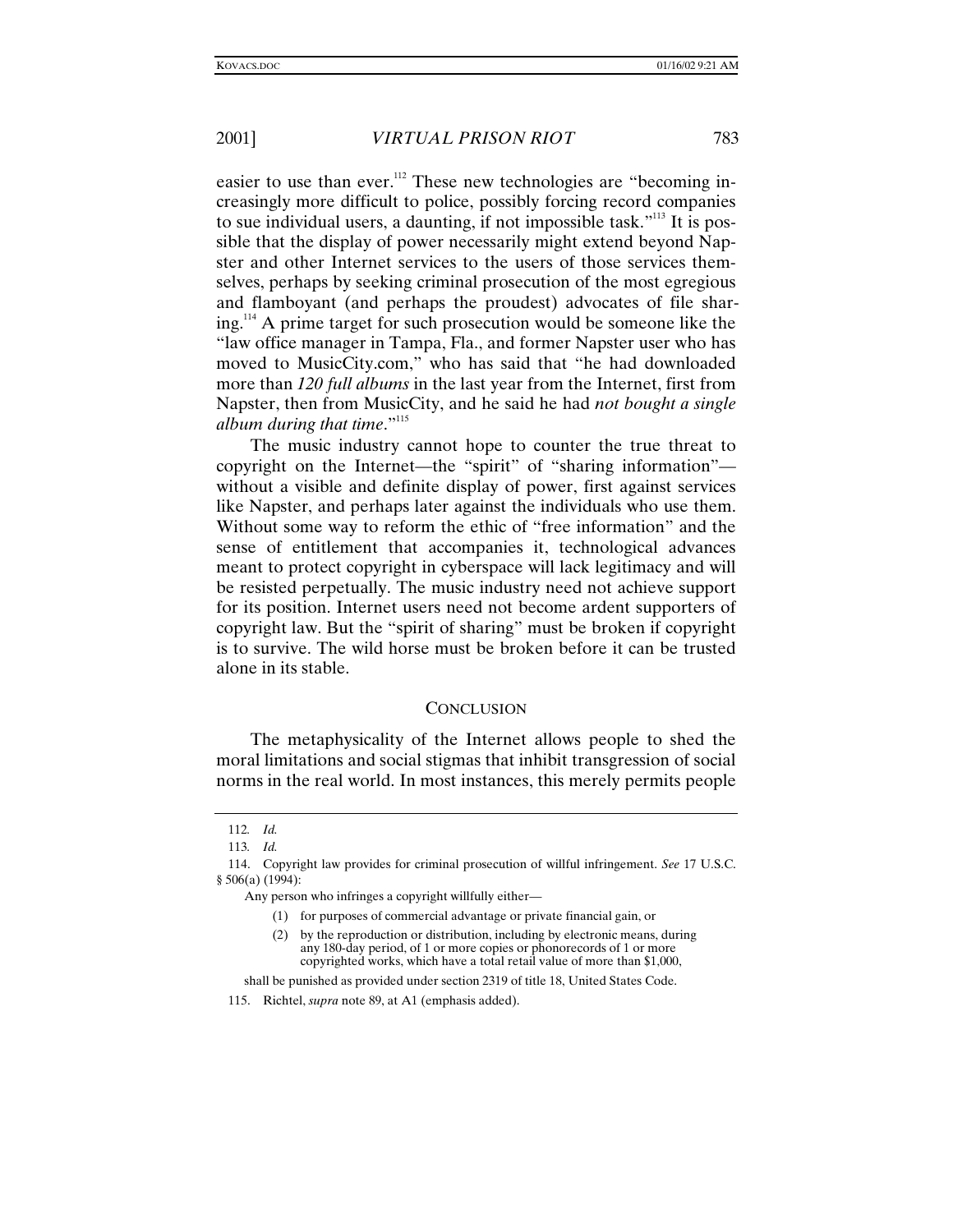to conduct themselves in the same way they would in the real world could they avoid detection. However, the formless freedom of the Internet, as well as its lack of physicality, results in an additional moral shift with respect to the infringement of copyrighted materials. The widespread, unauthorized, and free distribution of digital media on the Internet allows people to take advantage of their virtual invisibility by appropriating music with great ease, minimal (if any) social stigma, and very little chance of detection. The structure of the Internet also confuses them into thinking that they are entitled to the things they steal. Free-flowing, non-restrictive "sharing" technologies like Napster have been developed, effectively cutting the lock to the candy store door. Unfortunately, the children who have been stealing candy feel they have a right to complain when the store owner contemplates buying a new security system.

This situation represents a revolutionary departure from the moral and legal restrictions of the real world. The proper response (from the perspective of the music and other content industries) is a show of sovereign power, which quiets what is in effect a revolt from the "prison" of ordered, real-world society. By vigorously pursuing its suits against Napster and other similar file-sharing services, the music industry can make that show of power.

Through this public display, the music industries can momentarily centralize and visualize the power structures that will guide the future of the Internet. This moment will be followed by a quiet retreat into silent observation, where the centralized power exerted on the Internet by the content industries can diffuse into an architectural power incorporated into the very architecture of the Internet, which will exercise control from within. The moment of visualization is necessary to make the subsequent architectural power structures more legitimate and effective. By urging the music industry to seek complete victory over Napster, I do not mean to endorse completely the industry's claims or the likely results that would follow from their legal success against Napster and other file-sharing services. I intend merely to suggest that making the display of power over Napster public and complete will be the most legitimate, efficient, and successful means by which the industry can establish a true system of copyright enforcement in cyberspace.

Those who support Napster and the relaxation of copyright laws to permit music "sharing" on the Internet should not necessarily decry my call for a display of authority. If the music industry takes a public and visible approach to asserting its claimed property rights, it